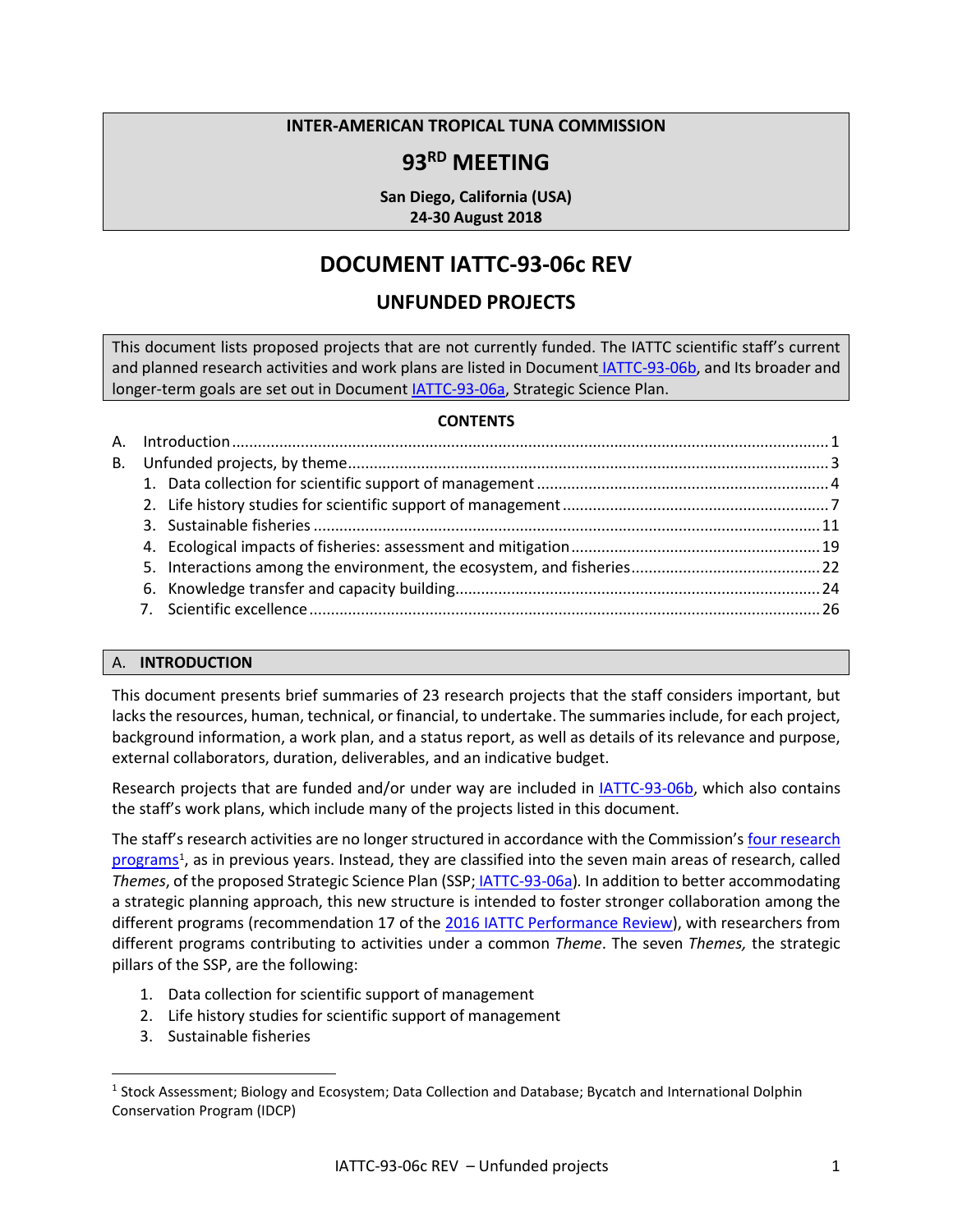- 4. Ecological impacts of fishing: assessment and mitigation
- 5. Interactions among the environment, ecosystem, and fisheries
- 6. Knowledge transfer and capacity building
- 7. Scientific excellence

Each *Theme* is divided into strategic *Goals*, and the principal tasks that will be carried out to achieve a particular goal within the SSP's five-year window are called *Targets* [\(IATTC-93-06a\)](https://www.iattc.org/Meetings/Meetings2018/IATTC-93/PDFs/Docs/_English/IATTC-93-06a_Strategic%20Science%20Plan.pdf) The specific activities that the staff will carry out in order to fulfil those tasks are called *Projects*, which are in some cases grouped into *Work Plans* aimed at achieving a broad objective not limited to a particular *Theme* or *Goal*.

The general *Themes*, and the more specific *Goals*, reflect what the staff considers to be its primary responsibilities, and form an integral part of the five-year SSP. The more focused *Targets*, and the concrete *Projects*, are generally of shorter duration, and operate on a biennial cycle. Whether any *Projects* are undertaken under a particular *Goal* or *Target* in any given period will depend on the staff's research priorities, the human, logistic, and financial resources available, and any specific instructions from the Commission.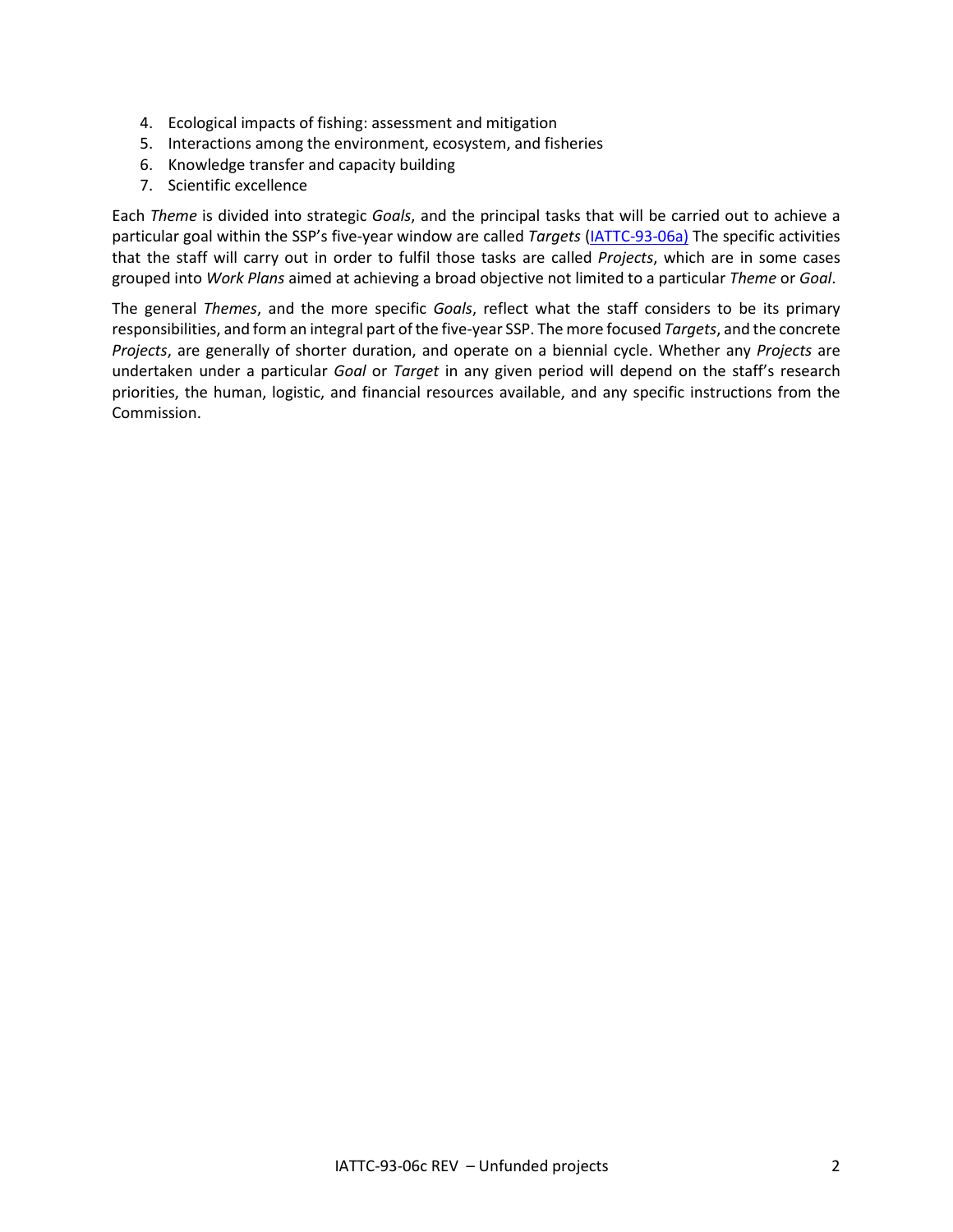## <span id="page-2-0"></span>**B. UNFUNDED PROJECTS, BY THEME**

#### **INDEX**

| 1. DATA COLLECTION FOR SCIENTIFIC SUPPORT OF MANAGEMENT                                          | 4              |
|--------------------------------------------------------------------------------------------------|----------------|
| C.1.a: Develop an effective and reliable floating-object marking scheme to assist scientific     |                |
| advance                                                                                          |                |
| C.4.b: Long-term sampling program for shark catches of artisanal fisheries in Central America    |                |
| D.2.c: Pilot study of electronic monitoring (EM) of the activities and catches of Class-6 purse- |                |
| seine vessels                                                                                    |                |
| 2. LIFE-HISTORY STUDIES FOR SCIENTIFIC SUPPORT OF MANAGEMENT                                     | $\overline{7}$ |
| E.2.a: Investigate spatiotemporal variability in the age, growth, maturity, and fecundity of     |                |
| yellowfin tuna in the EPO                                                                        |                |
| E.2.b: Workshop to evaluate differences in bigeye tuna age estimation methods and resulting      |                |
| growth models utilized in current stock assessments by the IATTC and WCPFC                       |                |
| E.4.a: Multi-year tuna tagging study                                                             |                |
| E.5.c: Investigate the population structure of skipjack and yellowfin tunas in the EPO, using    |                |
| genetic analyses                                                                                 |                |
| <b>3. SUSTAINABLE FISHERIES</b>                                                                  | 11             |
| H.1.c: Investigate potential changes in the selectivity of the longline fleet resulting from     |                |
| changes in gear configuration                                                                    |                |
| H.1.d: Improve indices of abundance based on longline CPUE data                                  |                |
| H.5.b: Workshop series on data compilation and assessment model development for                  |                |
| hammerhead assessments                                                                           |                |
| H.7.a: Pacific wide bigeye tuna exploratory assessment                                           |                |
| H.7.b: South Pacific swordfish assessment                                                        |                |
| H.7.c: South Pacific albacore stock assessment                                                   |                |
| H.7.d: Develop priors for shark stock-recruitment relationships                                  |                |
| H.8.b: Survey for dolphins in the eastern tropical Pacific Ocean (ETP)                           |                |
| 4. ECOLOGICAL IMPACTS OF FISHERIES: ASSESSMENT AND MITIGATION                                    | 19             |
| M.1.c: Test hookpods to reduce seabird and sea turtle bycatches in longlines                     |                |
| M.3.a: Estimate bycatch and discard rates at FADs, by species, and identify "hot spots"          |                |
| M.5.c: Evaluate and reduce post-release mortality of Mobulid rays                                |                |
| INTERACTIONS AMONG THE ENVIRONMENT, THE ECOSYSTEM, AND FISHERIES<br>5.                           | 22             |
| <b>O.1.a:</b> Develop a fishery-dependent ecological sampling program for EPO tuna fisheries     |                |
| O.2.c: Investigate the effects of pollutants on pre-recruit survival of yellowfin tuna           |                |
| KNOWLEDGE TRANSFER AND CAPACITY BUILDING<br>6.                                                   | 24             |
| R.1.b: Technical development, communication and evaluation of management strategies              |                |
| (MSEs) for tropical tuna fisheries in the EPO involving managers, scientists and other           |                |
| stakeholders                                                                                     |                |
| 7. SCIENTIFIC EXCELLENCE                                                                         | 26             |
| <b>T.1.a:</b> External review of bigeye tuna assessment                                          |                |
| X.1.b: Workshop on operating models for Management Strategy Evaluation (MSE)                     |                |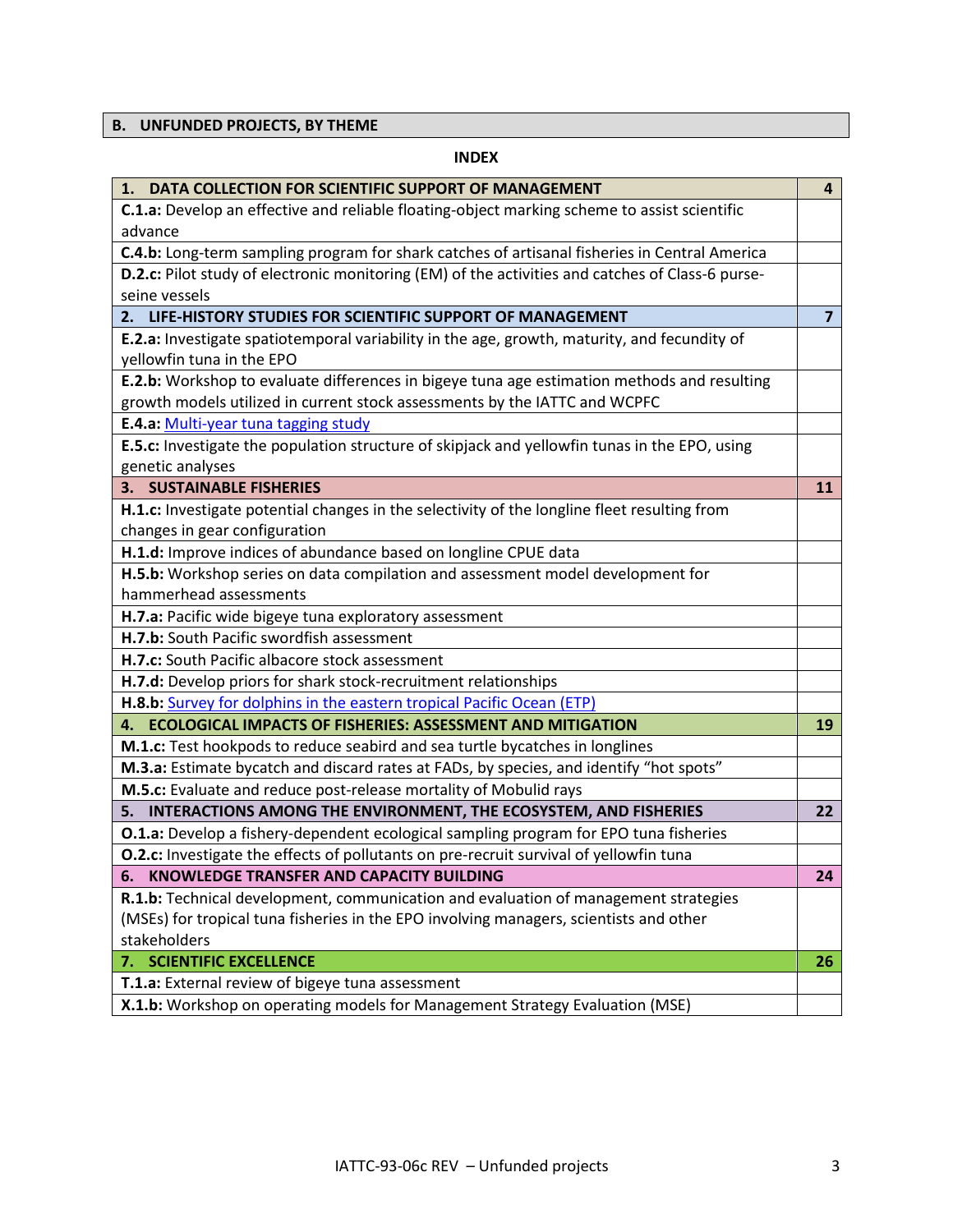# <span id="page-3-0"></span>**1. DATA COLLECTION FOR SCIENTIFIC SUPPORT OF MANAGEMENT**

| PROJECT C.1.a: Develop an effective and reliable floating-object marking scheme to assist scientific<br>advance                                                       |                                                                                        |         |  |
|-----------------------------------------------------------------------------------------------------------------------------------------------------------------------|----------------------------------------------------------------------------------------|---------|--|
|                                                                                                                                                                       |                                                                                        |         |  |
| THEME: 1. Data collection for scientific support of management<br>GOAL: C. Facilitate the improvement of data quality, coverage, and reporting by CPC data collection |                                                                                        |         |  |
| programs                                                                                                                                                              |                                                                                        |         |  |
| TARGET: C.1. Purse-seine fleet                                                                                                                                        |                                                                                        |         |  |
|                                                                                                                                                                       | <b>EXECUTION:</b> Bycatch and IDCP Program & Stock Assessment Program                  |         |  |
| <b>Objectives</b>                                                                                                                                                     | Establish a robust and reliable marking scheme to accurately identify and track        |         |  |
|                                                                                                                                                                       | floating objects throughout their lifetime                                             |         |  |
| <b>Background</b>                                                                                                                                                     | • Current FAD data collection forms and procedures at sea are inadequate to            |         |  |
|                                                                                                                                                                       | properly mark, identify and track floating objects throughout their lifetime.          |         |  |
|                                                                                                                                                                       | • This is impeding scientific progress in many fields (e.g. ecological impacts,        |         |  |
|                                                                                                                                                                       | operational characteristics and effort, stock assessment).                             |         |  |
|                                                                                                                                                                       | • All tuna RFMOs, and other international organizations like FAO and the United        |         |  |
|                                                                                                                                                                       | Nations, recognize the need for an efficient and reliable marking scheme for all       |         |  |
|                                                                                                                                                                       | fishing gears, including FADs.                                                         |         |  |
|                                                                                                                                                                       | • Very little progress has been made in this area worldwide.                           |         |  |
| <b>Relevance for</b>                                                                                                                                                  | An adequate scheme for marking and identifying floating objects would help refine      |         |  |
| management                                                                                                                                                            | analyses to develop recommendations for managing tropical tunas in the EPO.            |         |  |
| <b>Duration</b>                                                                                                                                                       | 18 months                                                                              |         |  |
| Work plan and                                                                                                                                                         | • [M 1-3] Define various floating-object marking prototypes.                           |         |  |
| status                                                                                                                                                                | • [M 3-4] Discuss options with stakeholders, fishing industry, observers and captains  |         |  |
|                                                                                                                                                                       | in a dedicated workshop and adopt the best prototype for testing.                      |         |  |
|                                                                                                                                                                       | • [M 6/8-12/14] Obtain materials and conduct sea trials with a sample of (ideally all) |         |  |
|                                                                                                                                                                       | the fleet and a sample of their floating objects.                                      |         |  |
|                                                                                                                                                                       | • [M 12/14-16] Analyze data and feedback from observers and captains.                  |         |  |
|                                                                                                                                                                       | • [M 16-18] Make improvements to the marking system and                                | develop |  |
|                                                                                                                                                                       | recommendations where necessary.                                                       |         |  |
|                                                                                                                                                                       | • [M 16-18] Prepare for modifications or potential implementation and, likely, for a   |         |  |
|                                                                                                                                                                       | second stage that considers a web-based floating-object registration database.         |         |  |
| <b>External</b>                                                                                                                                                       | Fishing industry, technology companies                                                 |         |  |
| collaborators                                                                                                                                                         |                                                                                        |         |  |
| <b>Deliverables</b>                                                                                                                                                   | . Proposal on an efficient and reliable floating-object marking scheme and a           |         |  |
|                                                                                                                                                                       | summary of pros and cons of all the methodologies considered.                          |         |  |
|                                                                                                                                                                       | Reports and documents for the WG on FADs, the SAC and the Commission,                  |         |  |
|                                                                                                                                                                       | including recommendations to improve data quality and collection and best              |         |  |
| marking options.                                                                                                                                                      |                                                                                        |         |  |
| Budget (US\$)                                                                                                                                                         | Regional workshop                                                                      | 30,000  |  |
|                                                                                                                                                                       | Technician for field office (12 months)                                                | 25,000  |  |
|                                                                                                                                                                       | Material for prototypes (2000 marks + materials + shipping)                            | 40,000  |  |
|                                                                                                                                                                       | Travel                                                                                 | 7,500   |  |
|                                                                                                                                                                       | <b>Total</b>                                                                           | 102,500 |  |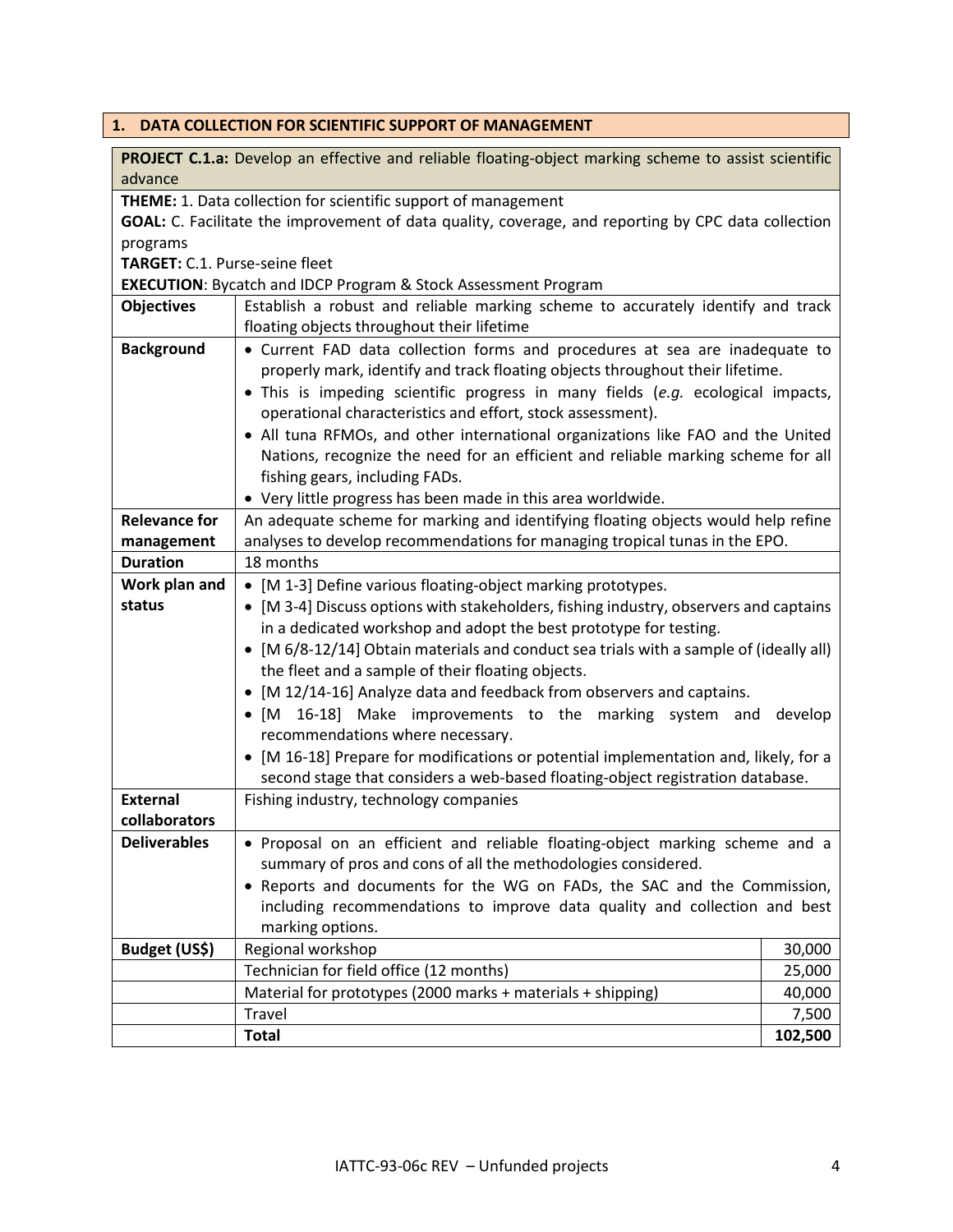**PROJECT C.4.b:** Long-term sampling program for shark catches of artisanal fisheries in Central America **THEME:** 1. Data collection for scientific support of management

**GOAL:** C. Facilitate the improvement of data quality, coverage, and reporting by CPC data collection Programs

**TARGET:** C.4. Artisanal fisheries (coastal developing CPCs)

EXECUTION: Stock Assessment Program

|                                    | EXECUTION: Stock / 1996991116111 1 0 A1 0111                                          |         |  |
|------------------------------------|---------------------------------------------------------------------------------------|---------|--|
| <b>Objectives</b>                  | Establish infrastructure for, and initiate, a long-term monitoring program for shark  |         |  |
|                                    | catches by artisanal fisheries (longline, gillnet) in Central America.                |         |  |
| <b>Background</b>                  | • Assessment modelling for shark species in the EPO is severely hampered by a lack    |         |  |
| of reliable data on shark catches. |                                                                                       |         |  |
|                                    | • Previous work by IATTC staff has identified specific data gaps and data collection  |         |  |
|                                    | needs, including the critical need for catch data from Central American artisanal     |         |  |
|                                    | fisheries, which generate a large fraction of the EPO catches of sharks.              |         |  |
|                                    | • The current FAO-GEF-funded pilot project to develop sampling designs for those      |         |  |
|                                    | fisheries will be completed in 2019.                                                  |         |  |
|                                    | • No funding is available to implement a long-term monitoring program based on        |         |  |
|                                    | these sampling designs.                                                               |         |  |
|                                    | • Without data from such a long-term program, meeting the goal of Resolution C-16-    |         |  |
|                                    | 05 of assessments of silky and hammerhead sharks in the EPO will not be possible      |         |  |
|                                    | • The current FAO-GEF-funded pilot study finishes in early 2019, but final sampling   |         |  |
|                                    | designs, coverage, and budget will not be ready for consideration by the              |         |  |
|                                    | Commission until August 2019, and could not be funded until January 2020.             |         |  |
|                                    | . Without funding to cover this period, the staff already hired and trained under the |         |  |
|                                    | FAO-GEF pilot project could not be retained.                                          |         |  |
|                                    | • If the staff are not retained, the functional infrastructure needed to begin long-  |         |  |
|                                    | term sampling could not be developed by target date of January 2020.                  |         |  |
| <b>Relevance for</b>               | Data collected under a long-term monitoring program will allow for development of     |         |  |
| management                         | stock status indicators and conventional assessments of key shark species, such as    |         |  |
|                                    | silky and hammerhead sharks                                                           |         |  |
| <b>Duration</b>                    | 5 years (2019-2023)                                                                   |         |  |
| Work plan and                      | · 2019-2020: Establish infrastructure for long-term sampling program (funding         |         |  |
| status                             | requested below).                                                                     |         |  |
|                                    | • 2020-2023: Collect data for estimation of species and size compositions of shark    |         |  |
|                                    | catches by Central American artisanal fisheries (funding to be requested in August    |         |  |
|                                    | $2019$ ).                                                                             |         |  |
| <b>External</b>                    | <b>OSPESCA</b>                                                                        |         |  |
| collaborators                      |                                                                                       |         |  |
| <b>Deliverables</b>                | . 2019: Proposal for long-term sampling program for shark catches by artisanal        |         |  |
|                                    | fisheries in Central America (including budget).                                      |         |  |
|                                    | • Progress report on establishment of infrastructure and initial sampling to be       |         |  |
|                                    | presented at SAC-10 in 2019.                                                          |         |  |
| Budget (US\$)                      | Total                                                                                 | 213,000 |  |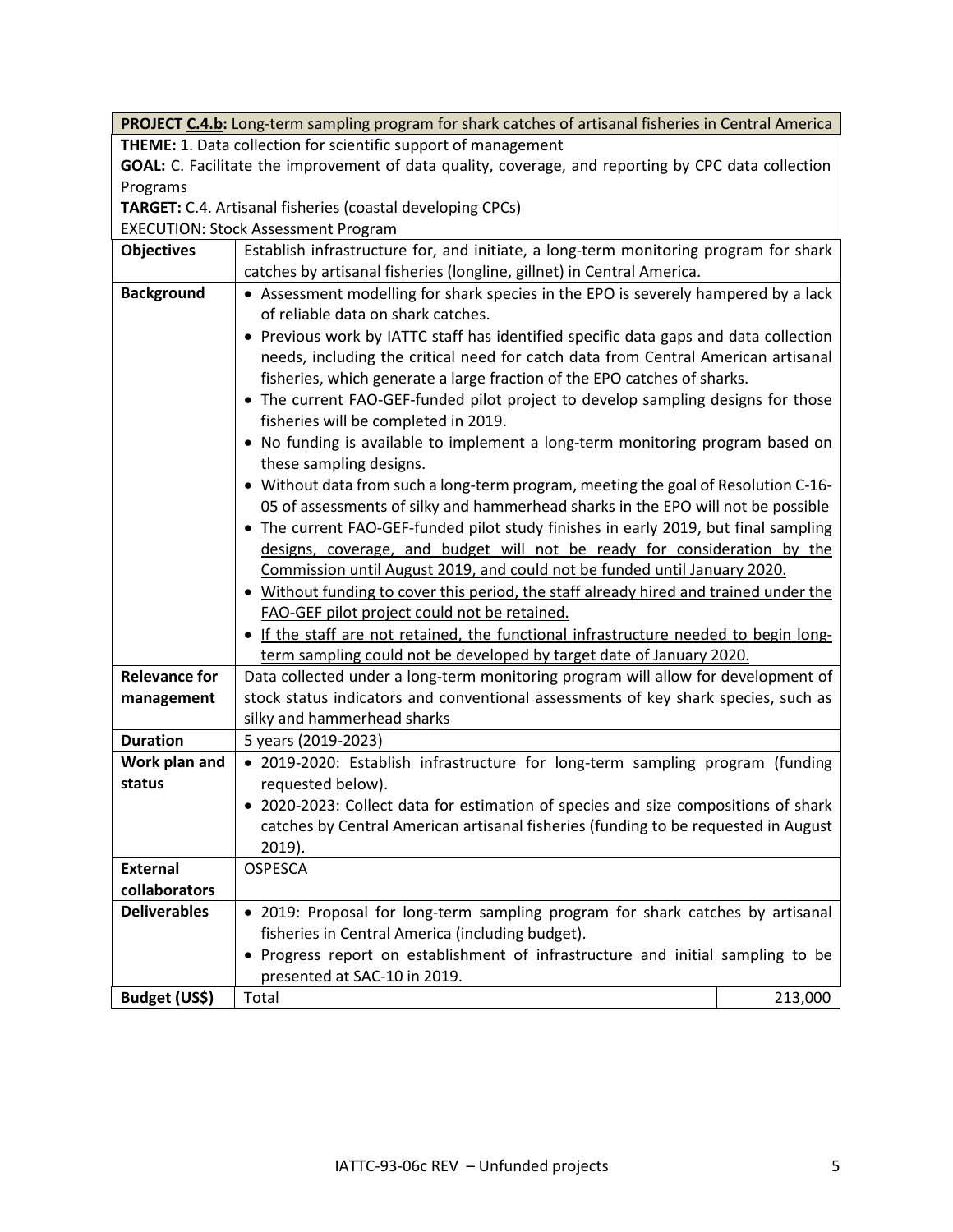**PROJECT D.2.c:** Pilot study of electronic monitoring (EM) of the activities and catches of Class-6 purseseine vessels

**THEME:** Data collection for scientific support of management

**GOAL:** D. Investigate the use of new technologies to improve data quality

**TARGET:** D.2. Evaluate the feasibility of implementing on-board electronic monitoring (EM) systems for data collection purposes

**EXECUTION**: Bycatch and IDCP Program and Data Collection and Database Program

| <b>Objectives</b>    | Establish what routine data EM can collect with as much accuracy as the observer,     |         |  |
|----------------------|---------------------------------------------------------------------------------------|---------|--|
|                      | thus freeing observers to collect biological samples and/or other information         |         |  |
|                      | necessary to improve stock assessments and stock status indicators.                   |         |  |
| <b>Background</b>    | • Estimating indices of relative abundance for tuna stocks based on CPUE data         |         |  |
|                      | requires high-resolution spatial-temporal size-composition data. These data need      |         |  |
|                      | to be collected at sea because of the low spatiotemporal resolution of port-          |         |  |
|                      | sampling data from vessel wells that may contain fish from multiple sets.             |         |  |
|                      | • Observers collect length data for certain species only, due to limited time.        |         |  |
| <b>Relevance for</b> | • Improved indices of relative abundance for tuna stocks will improve tuna stock      |         |  |
| management           | assessments, and therefore management advice.                                         |         |  |
|                      | • Stock status indicators based on length data for species that are not assessed will |         |  |
|                      | provide a better basis for management advice for those species.                       |         |  |
|                      | • Collection of other biological data to improve stock status indicators.             |         |  |
| <b>Duration</b>      | 25 months (September 2018-September 2020)                                             |         |  |
| Work plan and        | • Sep-Oct 2018: Solicit bids from EM companies for equipment, installation, and data  |         |  |
| status               | archiving services.                                                                   |         |  |
|                      | . Nov 2018-Jan 2019: Identify large purse-seine vessels willing to participate in the |         |  |
|                      | study; purchase EM equipment                                                          |         |  |
|                      | • Feb-Nov 2019: Trips with simultaneous collection of EM and observer data.           |         |  |
|                      | • Dec 2019-Apr 2020: Processing of EM data                                            |         |  |
|                      | • May-Sep 2020: Statistical comparisons, write report.                                |         |  |
| <b>External</b>      | Industry and other stakeholders; scientists with experiences in other oceans          |         |  |
| collaborators        |                                                                                       |         |  |
| <b>Deliverables</b>  | • Progress reports for SAC meetings (May 2019 and 2020)                               |         |  |
|                      | • Project report (September 2020)                                                     |         |  |
| Budget (US\$)        | Materials, EM equipment, logistics, travel                                            | 170,000 |  |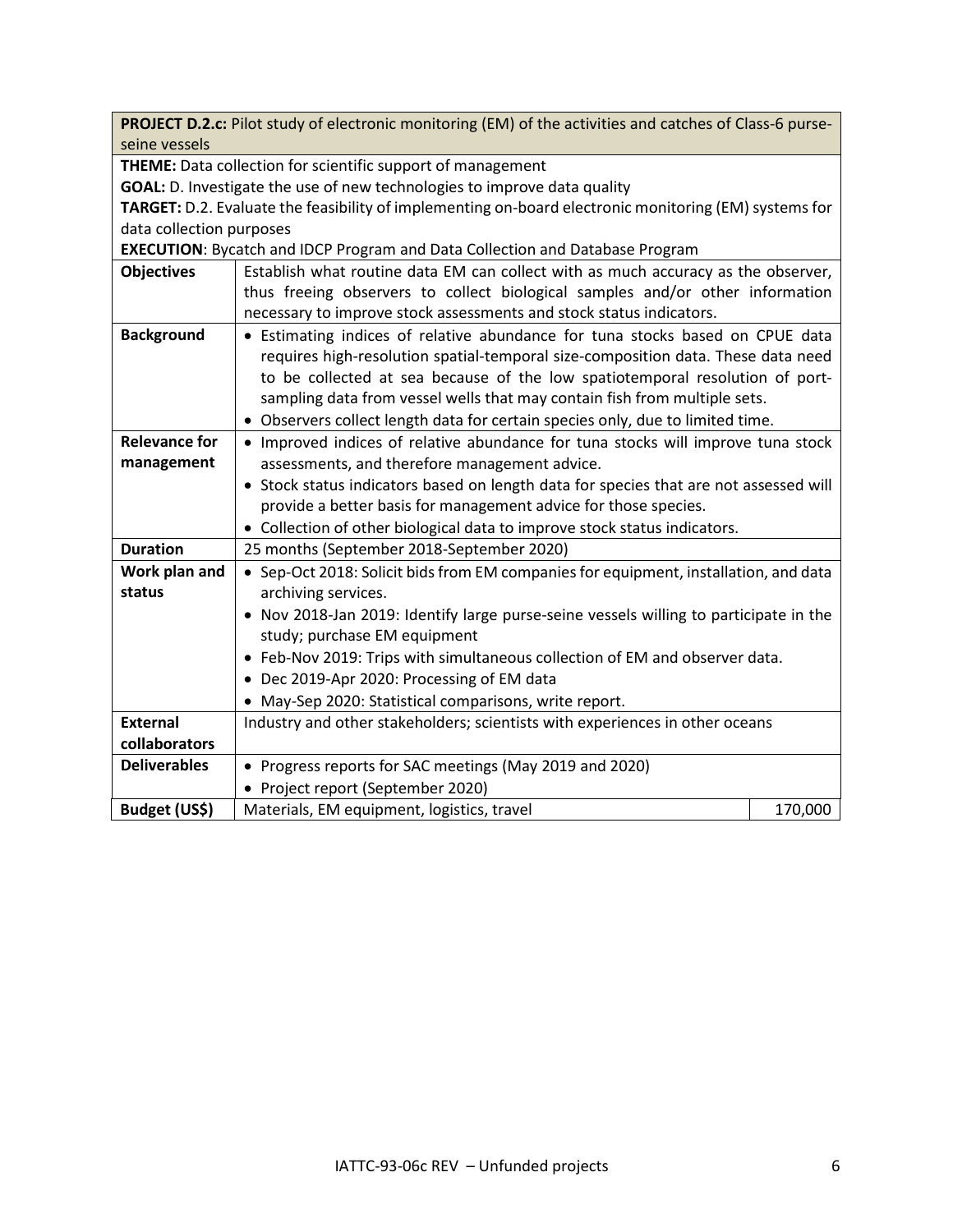## <span id="page-6-0"></span>**2. LIFE HISTORY STUDIES FOR SCIENTIFIC SUPPORT OF MANAGEMENT**

| PROJECT E.2.a: Investigate spatiotemporal variability in the age, growth, maturity, and fecundity of |                                                                                                         |        |  |  |
|------------------------------------------------------------------------------------------------------|---------------------------------------------------------------------------------------------------------|--------|--|--|
| yellowfin tuna in the EPO                                                                            |                                                                                                         |        |  |  |
|                                                                                                      | THEME: Life history studies for scientific support of management                                        |        |  |  |
|                                                                                                      | GOAL: E. Obtain life history and stock structure information for spatially-structured stock assessments |        |  |  |
| for tropical tunas                                                                                   |                                                                                                         |        |  |  |
|                                                                                                      | TARGET: E.2. Conduct spatiotemporal research on the reproductive biology of tropical tunas              |        |  |  |
|                                                                                                      | <b>EXECUTION: Biology and Ecosystem Program</b>                                                         |        |  |  |
| <b>Objectives</b>                                                                                    | Estimate age, growth, maturity, and fecundity of yellowfin from four distinct areas of                  |        |  |  |
|                                                                                                      | the eastern Pacific for use in spatially-structured stock assessment models                             |        |  |  |
| <b>Background</b>                                                                                    | • Current estimates of age, growth, maturity, and fecundity of yellowfin are based                      |        |  |  |
|                                                                                                      | on otolith and ovarian tissue samples collected over 30 years ago.                                      |        |  |  |
|                                                                                                      | • During 2009-2016 observers collected otolith and ovarian tissues samples at sea                       |        |  |  |
|                                                                                                      | throughout the EPO                                                                                      |        |  |  |
|                                                                                                      | • Tagging and morphometrics data indicate there are multiple stocks of yellowfin in                     |        |  |  |
| the EPO, probably with different life history characteristics                                        |                                                                                                         |        |  |  |
| • Heavily-exploited fish stocks often show trends towards earlier maturation                         |                                                                                                         |        |  |  |
|                                                                                                      | • Spatially-structured stock assessments should incorporate geographically-explicit                     |        |  |  |
|                                                                                                      | life history parameters                                                                                 |        |  |  |
| <b>Relevance for</b>                                                                                 | Spatially-structured stock assessments based on geographically-explicit life history                    |        |  |  |
| management                                                                                           | parameters will provide a more accurate basis for the staff's management advice                         |        |  |  |
| <b>Duration</b>                                                                                      | 4 years; initiated in 2017                                                                              |        |  |  |
| Work plan and                                                                                        | • 2017-2019: Preparation and reading of otolith samples for age estimates                               |        |  |  |
| status                                                                                               | • 2018-2019: Preparation and reading of ovarian tissues for fecundity estimates                         |        |  |  |
|                                                                                                      | • 2019-2020: Analyses of age and growth and reproductive biology data, and                              |        |  |  |
|                                                                                                      | preparation of manuscripts                                                                              |        |  |  |
| <b>External</b>                                                                                      |                                                                                                         |        |  |  |
| collaborators                                                                                        |                                                                                                         |        |  |  |
| <b>Deliverables</b>                                                                                  | • Presentation for SAC-10                                                                               |        |  |  |
|                                                                                                      | . Updated, geographically-explicit life history parameters for use in spatially-                        |        |  |  |
|                                                                                                      | structured stock assessments                                                                            |        |  |  |
| Budget (US\$)                                                                                        | Scientific technician (1 year)                                                                          | 60,000 |  |  |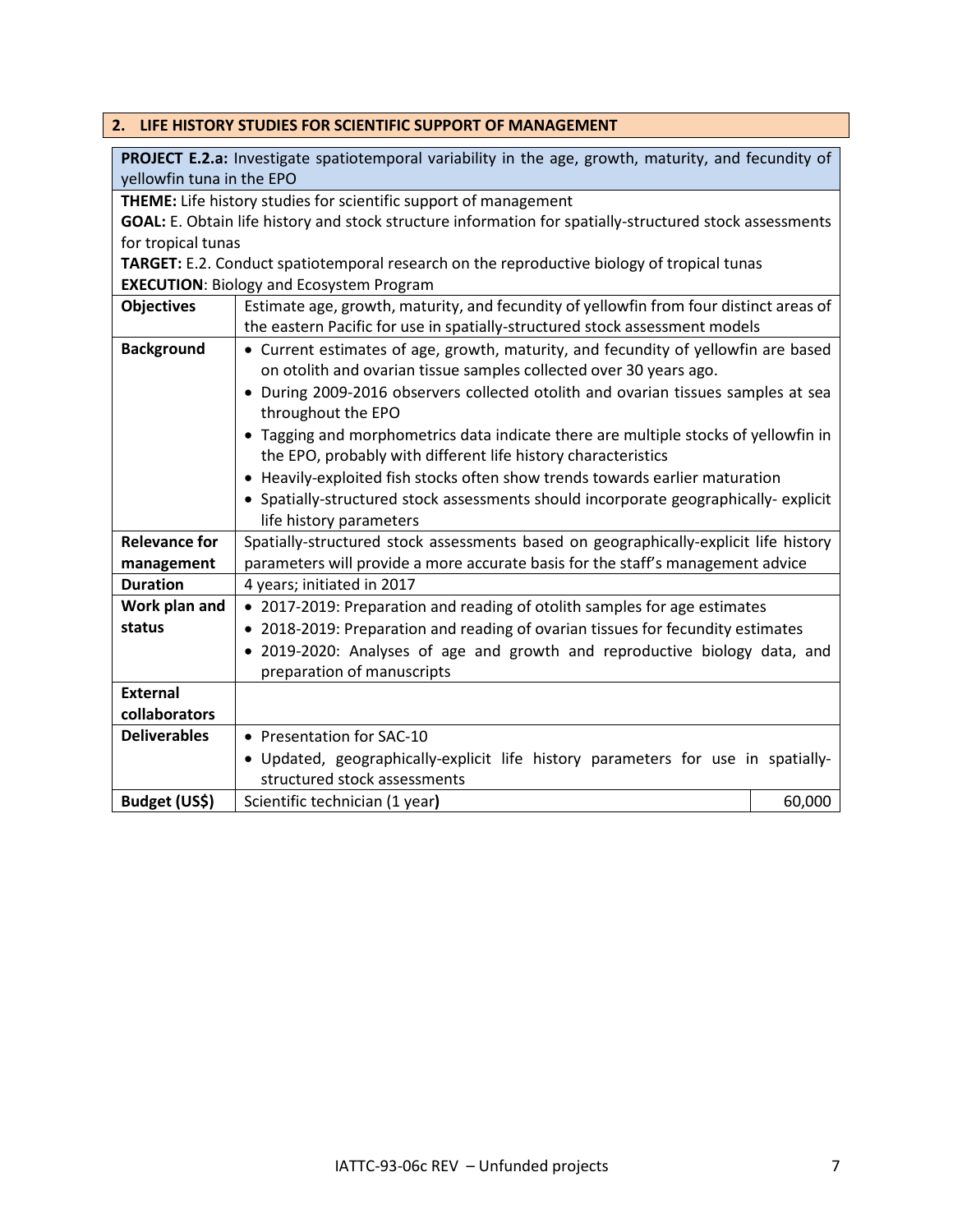**PROJECT E.2.b:** Workshop to evaluate differences in bigeye tuna age estimation methods and resulting growth models utilized in current stock assessments by the IATTC and WCPFC

**THEME:** Life history studies for scientific support of management

**GOAL:** E. Obtain life history and stock structure information for spatially-structured stock assessments for tropical tunas

**TARGET:** E.2. Conduct spatiotemporal research on the reproductive biology of tropical tunas **EXECUTION**: Biology and Ecosystem Program

| <b>Objectives</b>    | Resolve concerns about differences in age estimation methods and resulting growth<br>models used in bigeye tuna stock assessments by IATTC and WCPFC |        |
|----------------------|------------------------------------------------------------------------------------------------------------------------------------------------------|--------|
| <b>Background</b>    | Although there are documented differences in the life history characteristics of the                                                                 |        |
|                      | bigeye stocks from the EPO and WCPO, the magnitude of the discrepancies in the                                                                       |        |
|                      | estimated length-at age data, growth models, and L <sub>®</sub> estimates used in the recent                                                         |        |
|                      | IATTC and WCPFC stock assessments, along with the dramatic shift in stock status of                                                                  |        |
|                      | WCPO bigeye population is concerning. The estimated $L_{\infty}$ from the WCPO bigeye                                                                |        |
|                      | growth model is 157 cm, unrealistically low, and is highly influential in the                                                                        |        |
|                      | assessment model and resulting stock status determination.                                                                                           |        |
| <b>Relevance for</b> | Age and growth models and their estimates of $L_{\infty}$ are highly influential in assessing                                                        |        |
| management           | the status of bigeye in integrated assessment models                                                                                                 |        |
| <b>Duration</b>      | 2 days                                                                                                                                               |        |
| Work plan and        | Workshop to be held in La Jolla, November 2018, or as soon as possible in 2019                                                                       |        |
| status               |                                                                                                                                                      |        |
| <b>External</b>      | SPC; CSIRO and FAS, Australia; FSFRL, Japan; PIFSC                                                                                                   |        |
| collaborators        |                                                                                                                                                      |        |
| <b>Deliverables</b>  | A workshop report to be shared with all interested parties                                                                                           |        |
| Budget (US\$)        |                                                                                                                                                      | 30,000 |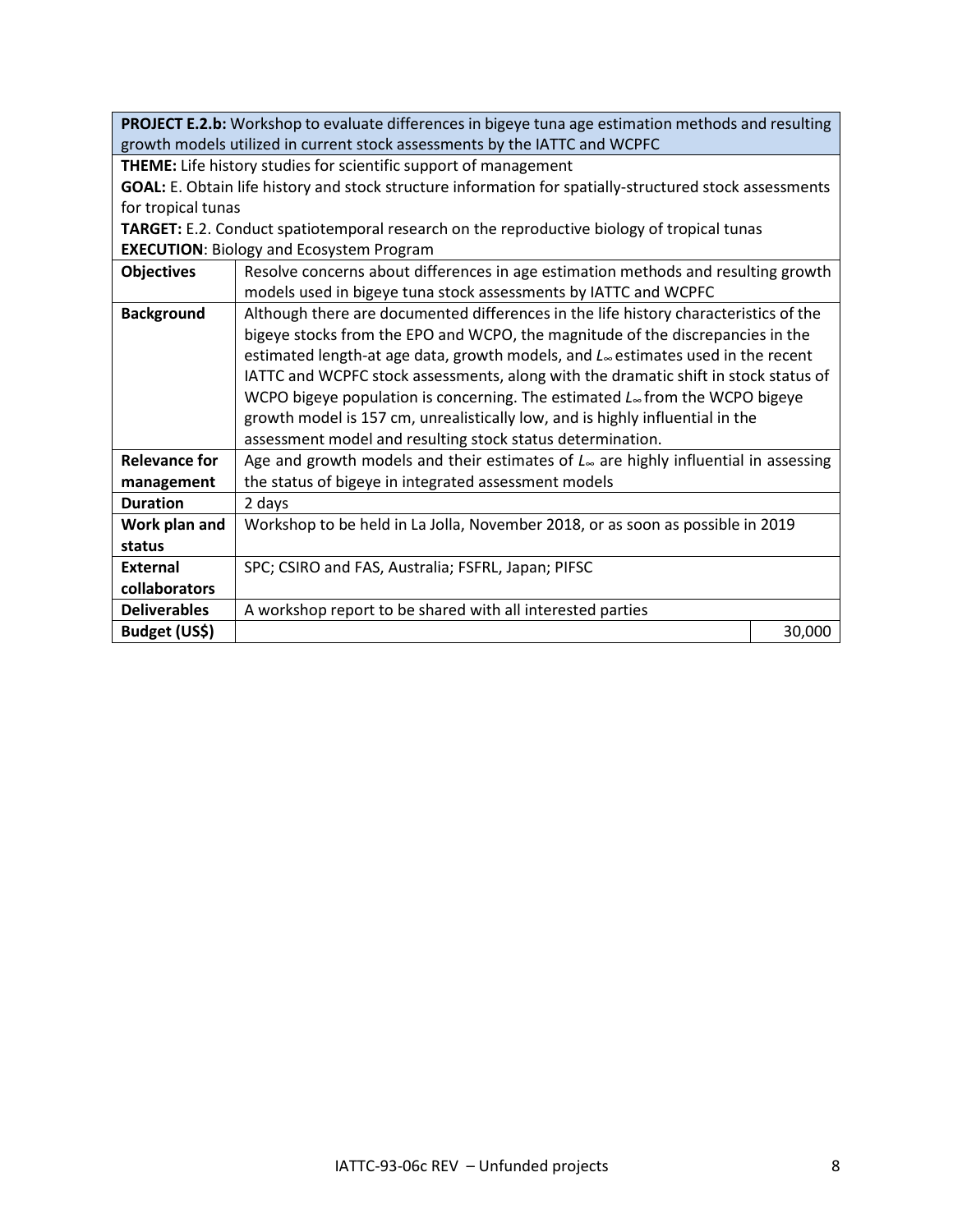|                    | <b>PROJECT E.4.a: Multi-year tuna tagging study</b>                                                                                                                                                                                                                                                                                                                                                                                                                                               |  |  |
|--------------------|---------------------------------------------------------------------------------------------------------------------------------------------------------------------------------------------------------------------------------------------------------------------------------------------------------------------------------------------------------------------------------------------------------------------------------------------------------------------------------------------------|--|--|
|                    | THEME: Life history studies for scientific support of management                                                                                                                                                                                                                                                                                                                                                                                                                                  |  |  |
|                    | GOAL: E. Obtain life history and stock structure information for spatially-structured stock assessments                                                                                                                                                                                                                                                                                                                                                                                           |  |  |
| for tropical tunas |                                                                                                                                                                                                                                                                                                                                                                                                                                                                                                   |  |  |
|                    | TARGET: E.4. Initiate a multi-year tagging program for tropical tunas                                                                                                                                                                                                                                                                                                                                                                                                                             |  |  |
|                    | <b>EXECUTION: Biology and Ecosystem Program</b>                                                                                                                                                                                                                                                                                                                                                                                                                                                   |  |  |
| <b>Objectives</b>  | • Obtain data that will contribute to, and reduce uncertainty in, EPO tuna stock<br>assessments, particularly for skipjack tuna;<br>• Obtain information on the rates of movement, dispersion, and mixing of skipjack,<br>yellowfin, and bigeye tunas in the EPO, and between this region and other adjacent<br>regions of the Pacific basin; and<br>• Obtain estimates of sex-specific growth, mortality, abundance, selectivity, and<br>exploitation rates for those species of tuna in the EPO |  |  |
|                    | This project is described in detail in Appendix 2 of Document CAF-05-04, prepared                                                                                                                                                                                                                                                                                                                                                                                                                 |  |  |
|                    | for the meeting of the Committee on Administration and Finance in July 2017                                                                                                                                                                                                                                                                                                                                                                                                                       |  |  |
| <b>Duration</b>    | 3 years (2019-2021)                                                                                                                                                                                                                                                                                                                                                                                                                                                                               |  |  |
| Budget (US\$)      | 7,300,000                                                                                                                                                                                                                                                                                                                                                                                                                                                                                         |  |  |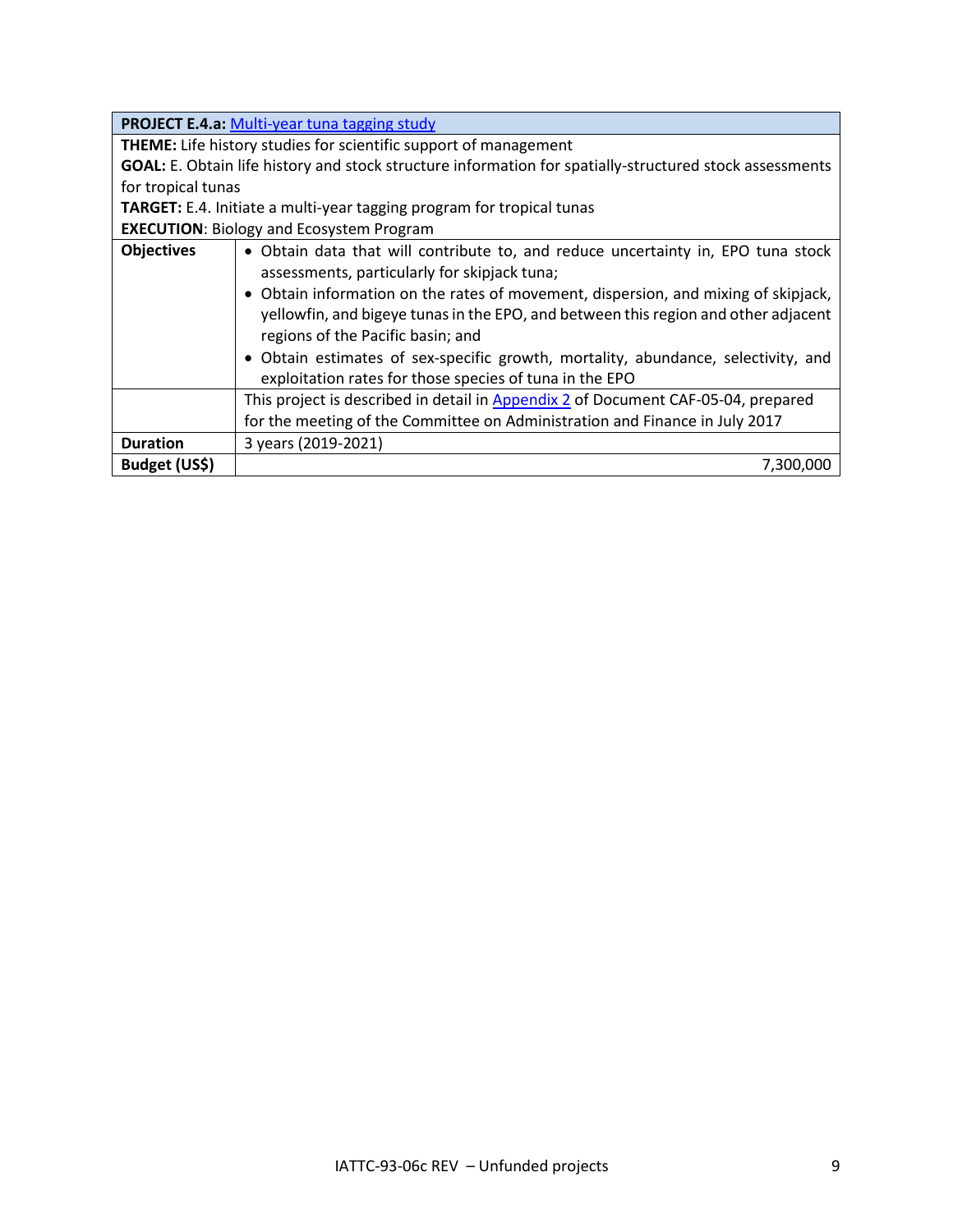**PROJECT E.5.c:** Investigate the population structure of skipjack and yellowfin tunas in the EPO, using genetic analyses

**THEME:** Life history studies for scientific support of management

**GOAL:** E. Obtain life history and stock structure information for spatially-structured stock assessments for tropical tunas

**TARGET:** E.5. Conduct genetic studies to improve the assumptions about life history and stock structure in stock assessments of tropical tunas

**EXECUTION**: Biology and Ecosystem Program

| <b>Objectives</b>    | Collect and analyze skipjack and yellowfin tuna tissue samples from three discrete                                                                                                                                                                                                                                                                                                                                                                                                                                                                                                                                                                                                                                                                                                                                                                                                     |        |  |
|----------------------|----------------------------------------------------------------------------------------------------------------------------------------------------------------------------------------------------------------------------------------------------------------------------------------------------------------------------------------------------------------------------------------------------------------------------------------------------------------------------------------------------------------------------------------------------------------------------------------------------------------------------------------------------------------------------------------------------------------------------------------------------------------------------------------------------------------------------------------------------------------------------------------|--------|--|
|                      | areas of the EPO, to determine whether significant genetic heterogeneity is present                                                                                                                                                                                                                                                                                                                                                                                                                                                                                                                                                                                                                                                                                                                                                                                                    |        |  |
| <b>Background</b>    | • Large-scale tagging experiments provide the best information for defining stock<br>structure and mixing rates among stocks for assessment purposes, but other<br>complementary methodologies, particularly genetics, are useful for evaluating<br>and/or corroborating the results from tagging experiments<br>• Historical investigations of the genetic population structure of tropical tunas in the<br>Pacific and elsewhere lacked sufficient resolution to assess genetic heterogeneity<br>among discrete locations, including between ocean basins, but now there are more<br>powerful methods for analyzing genetic discrimination<br>• Future stock assessments of skipjack and yellowfin tunas should be spatially<br>structured and based on current understanding of stock structure for those species<br>in the EPO from tagging experiments and genetic discrimination |        |  |
| <b>Relevance for</b> | Management advice for skipjack and yellowfin tunas in the EPO should recognize                                                                                                                                                                                                                                                                                                                                                                                                                                                                                                                                                                                                                                                                                                                                                                                                         |        |  |
| management           | there are multiple stocks for those species in the EPO with different population                                                                                                                                                                                                                                                                                                                                                                                                                                                                                                                                                                                                                                                                                                                                                                                                       |        |  |
|                      | dynamics that are experiencing different levels of exploitation                                                                                                                                                                                                                                                                                                                                                                                                                                                                                                                                                                                                                                                                                                                                                                                                                        |        |  |
| <b>Duration</b>      | 2018-2020                                                                                                                                                                                                                                                                                                                                                                                                                                                                                                                                                                                                                                                                                                                                                                                                                                                                              |        |  |
| Work plan and        | • Observers on purse-seine vessels collect 100 white muscle tissue samples from                                                                                                                                                                                                                                                                                                                                                                                                                                                                                                                                                                                                                                                                                                                                                                                                        |        |  |
| status               | skipjack and yellowfin tunas in each of three areas in the EPO.                                                                                                                                                                                                                                                                                                                                                                                                                                                                                                                                                                                                                                                                                                                                                                                                                        |        |  |
|                      | • Process samples at CSIRO to extract and sequence DNA                                                                                                                                                                                                                                                                                                                                                                                                                                                                                                                                                                                                                                                                                                                                                                                                                                 |        |  |
|                      | • Analyze the resulting genetic data, using high-resolution analytic software<br>specifically designed for evaluating genetic heterogeneity in population structure                                                                                                                                                                                                                                                                                                                                                                                                                                                                                                                                                                                                                                                                                                                    |        |  |
| <b>External</b>      | CSIRO, Hobart, Australia                                                                                                                                                                                                                                                                                                                                                                                                                                                                                                                                                                                                                                                                                                                                                                                                                                                               |        |  |
| collaborators        |                                                                                                                                                                                                                                                                                                                                                                                                                                                                                                                                                                                                                                                                                                                                                                                                                                                                                        |        |  |
| <b>Deliverables</b>  | · Relevant scientific information on putative genetic population structure for                                                                                                                                                                                                                                                                                                                                                                                                                                                                                                                                                                                                                                                                                                                                                                                                         |        |  |
|                      | skipjack and yellowfin tunas in the EPO for informing future stock assessments                                                                                                                                                                                                                                                                                                                                                                                                                                                                                                                                                                                                                                                                                                                                                                                                         |        |  |
|                      | • Manuscripts for publication in scientific journals                                                                                                                                                                                                                                                                                                                                                                                                                                                                                                                                                                                                                                                                                                                                                                                                                                   |        |  |
| Budget (US\$)        | Total as co-financing to CSIRO                                                                                                                                                                                                                                                                                                                                                                                                                                                                                                                                                                                                                                                                                                                                                                                                                                                         | 50,000 |  |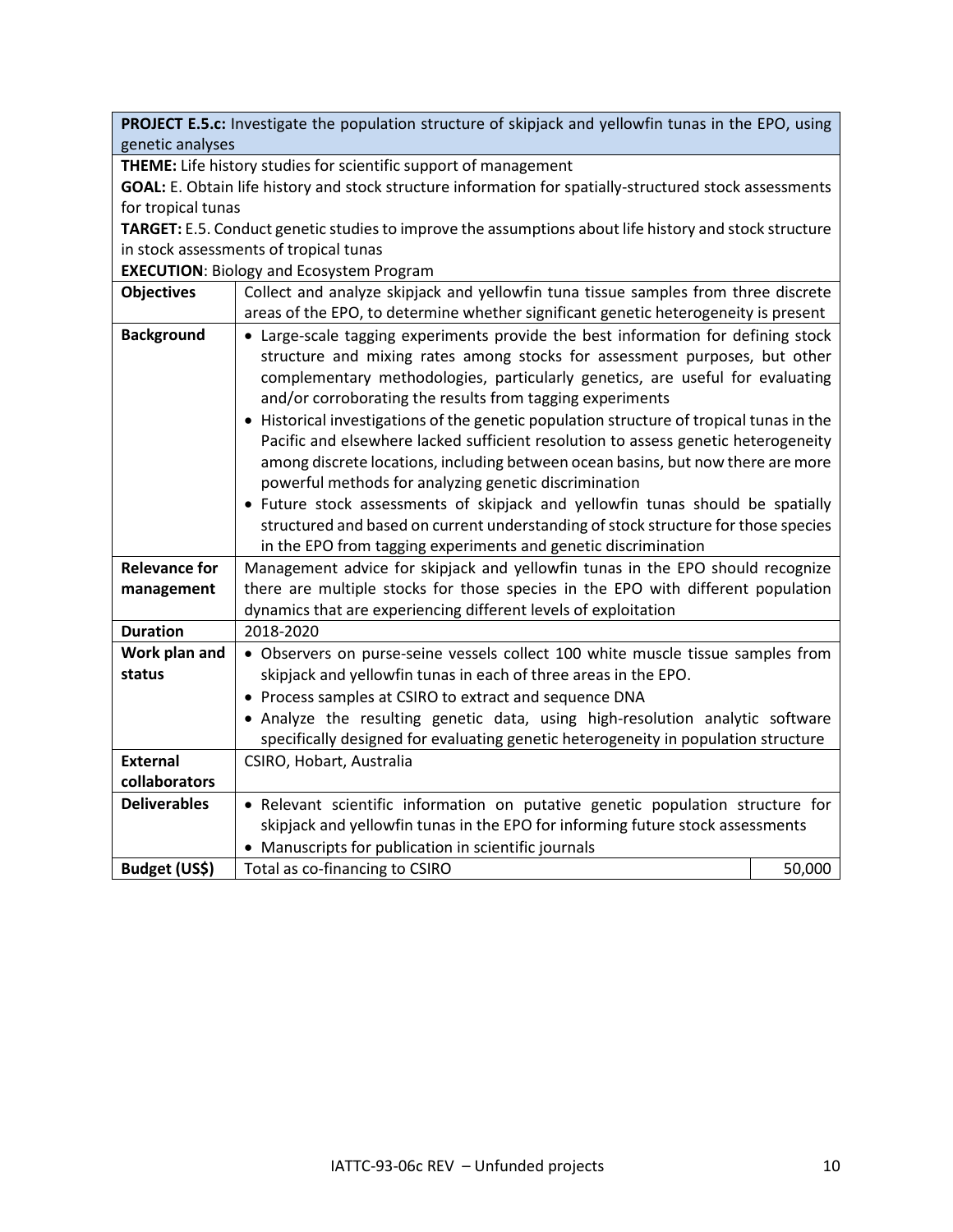#### <span id="page-10-0"></span>**3. SUSTAINABLE FISHERIES**

**PROJECT H.1.c:** Investigate potential changes in the selectivity of the longline fleet resulting from changes in gear configuration

**THEME:** Sustainable fisheries

**GOAL:** H. Improve and implement stock assessments, based on the best available science

**TARGET:** H.1. Undertake the research necessary to develop and conduct at least one benchmark stock assessment for yellowfin and bigeye tunas

**EXECUTION**: Stock Assessment Program

|                      | LALCO HON. JIOUN ASSESSMENTE FIORI QUIT                                               |  |  |
|----------------------|---------------------------------------------------------------------------------------|--|--|
| <b>Objectives</b>    | Evaluate potential changes in targeting on the size composition of the longline       |  |  |
|                      | catches of bigeye and yellowfin                                                       |  |  |
| <b>Background</b>    | • The current yellowfin stock assessment shows a pattern of residuals for the recent  |  |  |
|                      | longline length-composition data                                                      |  |  |
|                      | • Analyses of operational-level longline data from the Japanese fleet have identified |  |  |
|                      | possible changes in targeting that may affect the indices of relative abundance and   |  |  |
|                      | size composition of the catch                                                         |  |  |
|                      | . The changes in targeting appear to be related to changes in longline gear           |  |  |
|                      | configuration.                                                                        |  |  |
|                      | • The effect on catch rates and species composition is being investigated in related  |  |  |
|                      | collaborative research between the IATTC staff and NRIFSF, Japan                      |  |  |
| <b>Relevance for</b> | Currently, the longline indices are the main information in the stock assessments of  |  |  |
| management           | yellowfin and bigeye, therefore unaccounted-for changes in the longline selectivity   |  |  |
|                      | may compromise management advice                                                      |  |  |
| <b>Duration</b>      | 12 months                                                                             |  |  |
| Work plan and        | • Month 1: match set-by-set gear characteristics and catch data with the size-        |  |  |
| status               | composition data from the Japanese fleet                                              |  |  |
|                      | • Months 2-3: analysis of the set-by-set data                                         |  |  |
|                      | • Months 5-11: Apply the lessons learnt from the set-by-set data to the aggregated    |  |  |
|                      | level data used in the stock assessment                                               |  |  |
| <b>External</b>      | NRIFSF, Japan                                                                         |  |  |
| collaborators        |                                                                                       |  |  |
| <b>Deliverables</b>  | • Presentation for SAC-10, 2019                                                       |  |  |
|                      | • Procedure to be used in the next full assessment of yellowfin                       |  |  |
| Budget (US\$)        | 10,000<br><b>Travel</b>                                                               |  |  |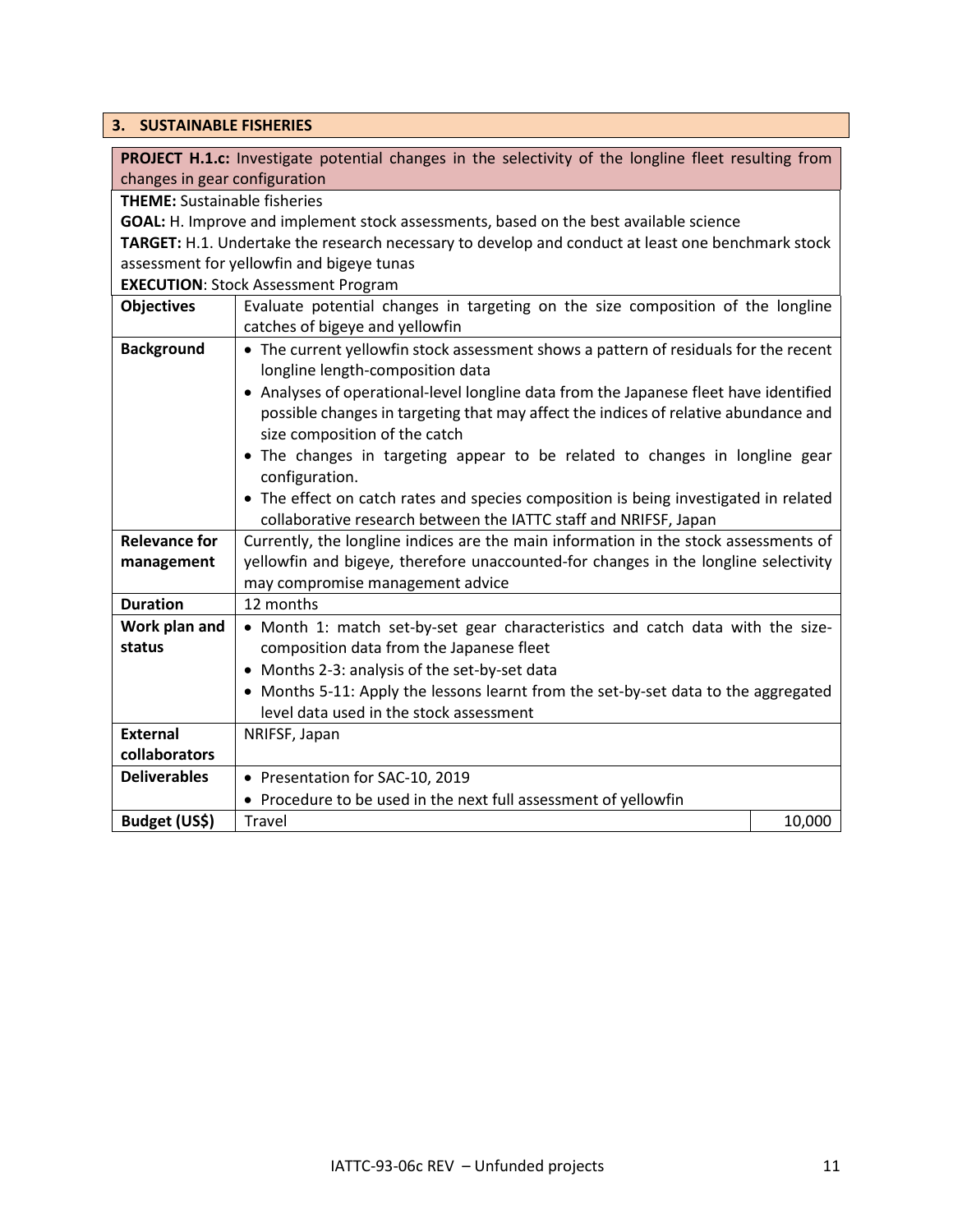|                                     | PROJECT H.1.d: Improve indices of abundance based on longline CPUE data                                                                             |         |  |  |
|-------------------------------------|-----------------------------------------------------------------------------------------------------------------------------------------------------|---------|--|--|
| <b>THEME:</b> Sustainable fisheries |                                                                                                                                                     |         |  |  |
|                                     | GOAL: H. Improve and implement stock assessments, based on the best available science                                                               |         |  |  |
|                                     | TARGET: H.1. Undertake the research necessary to develop and conduct at least one benchmark stock                                                   |         |  |  |
|                                     | assessment for yellowfin and bigeye tunas                                                                                                           |         |  |  |
|                                     | <b>EXECUTION: Stock Assessment Program</b>                                                                                                          |         |  |  |
| <b>Objectives</b>                   | • Improve the yellowfin and bigeye indies of relative abundance from longline data                                                                  |         |  |  |
|                                     | • Determine methods to identify targeting in longline fisheries                                                                                     |         |  |  |
|                                     | • Develop spatio-temporal models for creating indices of relative abundance from                                                                    |         |  |  |
|                                     | longline data                                                                                                                                       |         |  |  |
|                                     | • Develop appropriate longline length composition data for the index of abundance                                                                   |         |  |  |
|                                     | and for the catch                                                                                                                                   |         |  |  |
| <b>Background</b>                   | . Indices of relative abundance derived for longline CPUE data are the most                                                                         |         |  |  |
|                                     | important piece of information in the bigeye and yellowfin stock assessments<br>• Only the Japanese data are currently used to create these indices |         |  |  |
|                                     | • The characteristics, tactics, and spatial distribution of the fishery have been                                                                   |         |  |  |
|                                     | changing over time                                                                                                                                  |         |  |  |
|                                     |                                                                                                                                                     |         |  |  |
|                                     | • The same length composition data is used for the index and for the catch, but these<br>could differ                                               |         |  |  |
|                                     | . New methods, such as spatio-temporal modelling, have been developed and                                                                           |         |  |  |
|                                     | should be used in the creation of the indices                                                                                                       |         |  |  |
| <b>Relevance for</b>                | The indices have direct impact on the stock assessment and any improvements in the                                                                  |         |  |  |
| management                          | indices will directly improve the management advice for bigeye and yellowfin                                                                        |         |  |  |
| <b>Duration</b>                     | 18 months, starting June 2018                                                                                                                       |         |  |  |
| Work plan and                       | • June-Dec 2018: Evaluate the data available in the IATTC database and implement                                                                    |         |  |  |
| status                              | the spatio-temporal models                                                                                                                          |         |  |  |
|                                     | • Jan-Feb 2019: Hold a one-week workshop to discuss approaches to resolve issues                                                                    |         |  |  |
|                                     | in using the longline CPUE data                                                                                                                     |         |  |  |
|                                     | • May-June 2019: Hold a two-week working group to analyse the data                                                                                  |         |  |  |
| <b>External</b>                     | • NRIFSF, Japan                                                                                                                                     |         |  |  |
| collaborators                       | • Invited speakers                                                                                                                                  |         |  |  |
| <b>Deliverables</b>                 | • Workshop report                                                                                                                                   |         |  |  |
|                                     | • Working group report                                                                                                                              |         |  |  |
|                                     | • Indices of relative abundance                                                                                                                     |         |  |  |
|                                     | • Project report to SAC                                                                                                                             |         |  |  |
| Budget (US\$)                       | Postdoctoral researcher                                                                                                                             | 223,000 |  |  |
|                                     | Workshop expenses and invited participant travel costs                                                                                              | 50,000  |  |  |
|                                     | Working group expenses                                                                                                                              | 50,000  |  |  |
|                                     | Computer equipment<br>Total                                                                                                                         | 20,000  |  |  |
|                                     |                                                                                                                                                     | 343,000 |  |  |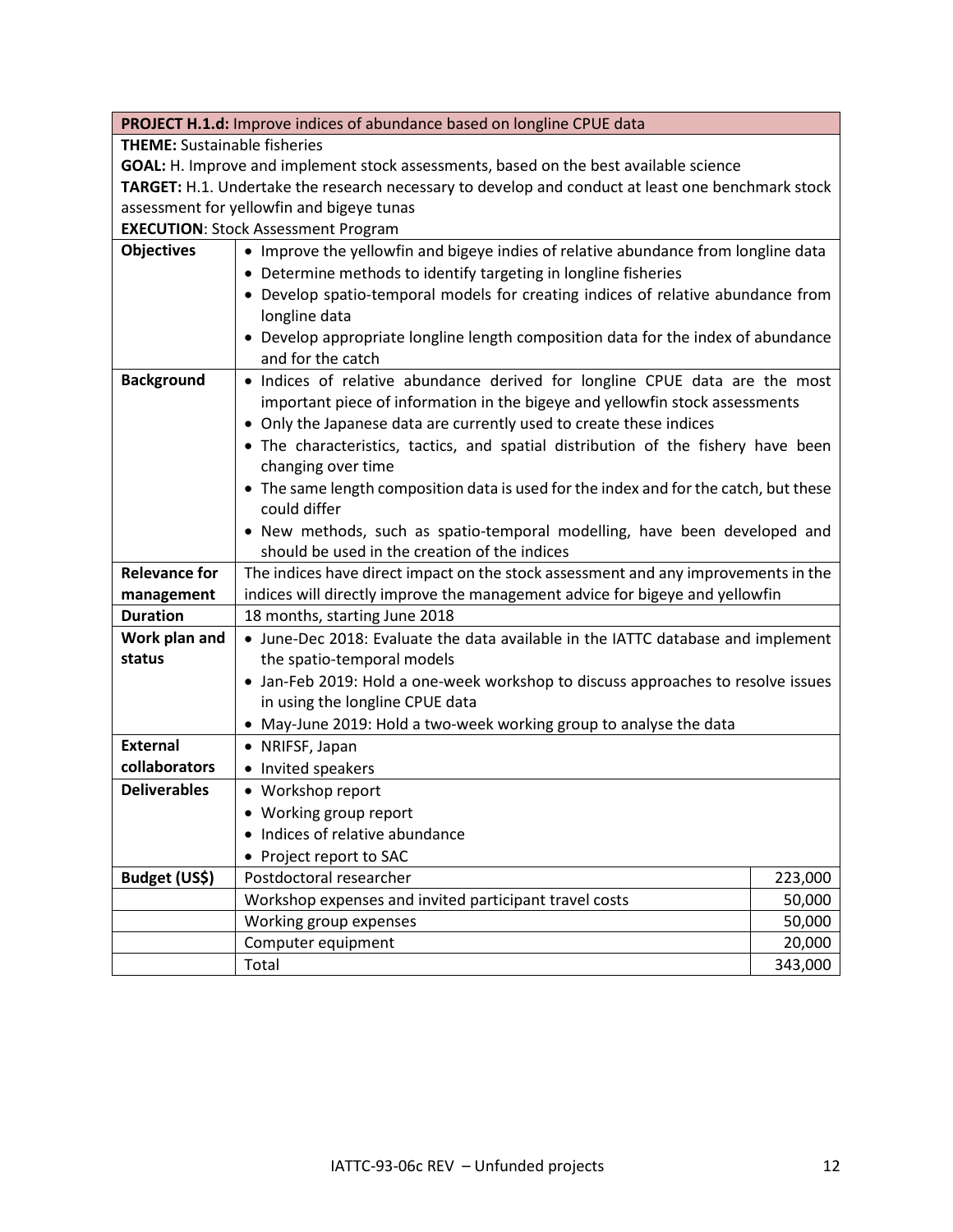**PROJECT H.5.b:** Workshop series on data compilation and assessment model development for hammerhead assessments

**THEME:** Sustainable fisheries

**GOAL:** H. Improve and implement stock assessments, based on the best available science

**TARGET:** H.5. Undertake the research necessary to develop and conduct data-limited assessments for prioritized species

**EXECUTION**: Stock Assessment Program

| <b>Objectives</b><br>Bring together shark scientists, fisheries organization and industry representatives with |                                                                                                                                                                                                                                                                                                                                                                                                                                                                                                                                                                                                                                                                                                                                                                                                                                                    |         |  |
|----------------------------------------------------------------------------------------------------------------|----------------------------------------------------------------------------------------------------------------------------------------------------------------------------------------------------------------------------------------------------------------------------------------------------------------------------------------------------------------------------------------------------------------------------------------------------------------------------------------------------------------------------------------------------------------------------------------------------------------------------------------------------------------------------------------------------------------------------------------------------------------------------------------------------------------------------------------------------|---------|--|
|                                                                                                                | EPO data on hammerhead shark species in a series of technical workshops to:                                                                                                                                                                                                                                                                                                                                                                                                                                                                                                                                                                                                                                                                                                                                                                        |         |  |
|                                                                                                                | • Collate data and prepare assessment databases;                                                                                                                                                                                                                                                                                                                                                                                                                                                                                                                                                                                                                                                                                                                                                                                                   |         |  |
|                                                                                                                | Develop assessment model structure.                                                                                                                                                                                                                                                                                                                                                                                                                                                                                                                                                                                                                                                                                                                                                                                                                |         |  |
| <b>Background</b>                                                                                              | • Prior to the silky shark assessment in 2013, the IATTC arranged a series of technical<br>workshops on data preparation/collation and assessment model development.<br>• This workshop series was critical for the identification and preparation of all data types<br>required in assessment because some data sources, e.g., for biological parameters,<br>were not be available in the primary scientific literature.<br>• The quality of the management advice that will be produced by the hammerhead shark<br>assessments in 2023 is highly dependent on identification of all available data sources<br>necessary for assessment modeling.<br>• Previous work by IATTC staff to identify fisheries data gaps and compile available<br>fisheries information for sharks in 2016 will serve as a starting point for this workshop<br>series. |         |  |
| <b>Relevance for</b>                                                                                           | The results of the hammerhead assessment will be key in the development of improved                                                                                                                                                                                                                                                                                                                                                                                                                                                                                                                                                                                                                                                                                                                                                                |         |  |
| management                                                                                                     | management plans for sharks in the EPO.                                                                                                                                                                                                                                                                                                                                                                                                                                                                                                                                                                                                                                                                                                                                                                                                            |         |  |
| <b>Duration</b>                                                                                                | 18 months                                                                                                                                                                                                                                                                                                                                                                                                                                                                                                                                                                                                                                                                                                                                                                                                                                          |         |  |
| Work plan and                                                                                                  | • Spring 2020: plan workshop series.                                                                                                                                                                                                                                                                                                                                                                                                                                                                                                                                                                                                                                                                                                                                                                                                               |         |  |
| status                                                                                                         | • Fall 2020: First workshop to identify all sources of data relevant to the assessment and                                                                                                                                                                                                                                                                                                                                                                                                                                                                                                                                                                                                                                                                                                                                                         |         |  |
|                                                                                                                | plan a timeline for data compilation.                                                                                                                                                                                                                                                                                                                                                                                                                                                                                                                                                                                                                                                                                                                                                                                                              |         |  |
|                                                                                                                | • Fall 2021: Second technical workshop to review progress on data compilation and                                                                                                                                                                                                                                                                                                                                                                                                                                                                                                                                                                                                                                                                                                                                                                  |         |  |
|                                                                                                                | database creation.                                                                                                                                                                                                                                                                                                                                                                                                                                                                                                                                                                                                                                                                                                                                                                                                                                 |         |  |
| <b>External</b>                                                                                                | Numerous individuals from scientific institutions, fisheries organizations and industry.                                                                                                                                                                                                                                                                                                                                                                                                                                                                                                                                                                                                                                                                                                                                                           |         |  |
| collaborators                                                                                                  |                                                                                                                                                                                                                                                                                                                                                                                                                                                                                                                                                                                                                                                                                                                                                                                                                                                    |         |  |
| <b>Deliverables</b>                                                                                            | • Workshop reports                                                                                                                                                                                                                                                                                                                                                                                                                                                                                                                                                                                                                                                                                                                                                                                                                                 |         |  |
|                                                                                                                | • Final report describing technical findings.                                                                                                                                                                                                                                                                                                                                                                                                                                                                                                                                                                                                                                                                                                                                                                                                      |         |  |
| Budget (US\$)                                                                                                  | Workshop expenses and travel cost for participants                                                                                                                                                                                                                                                                                                                                                                                                                                                                                                                                                                                                                                                                                                                                                                                                 | 100,000 |  |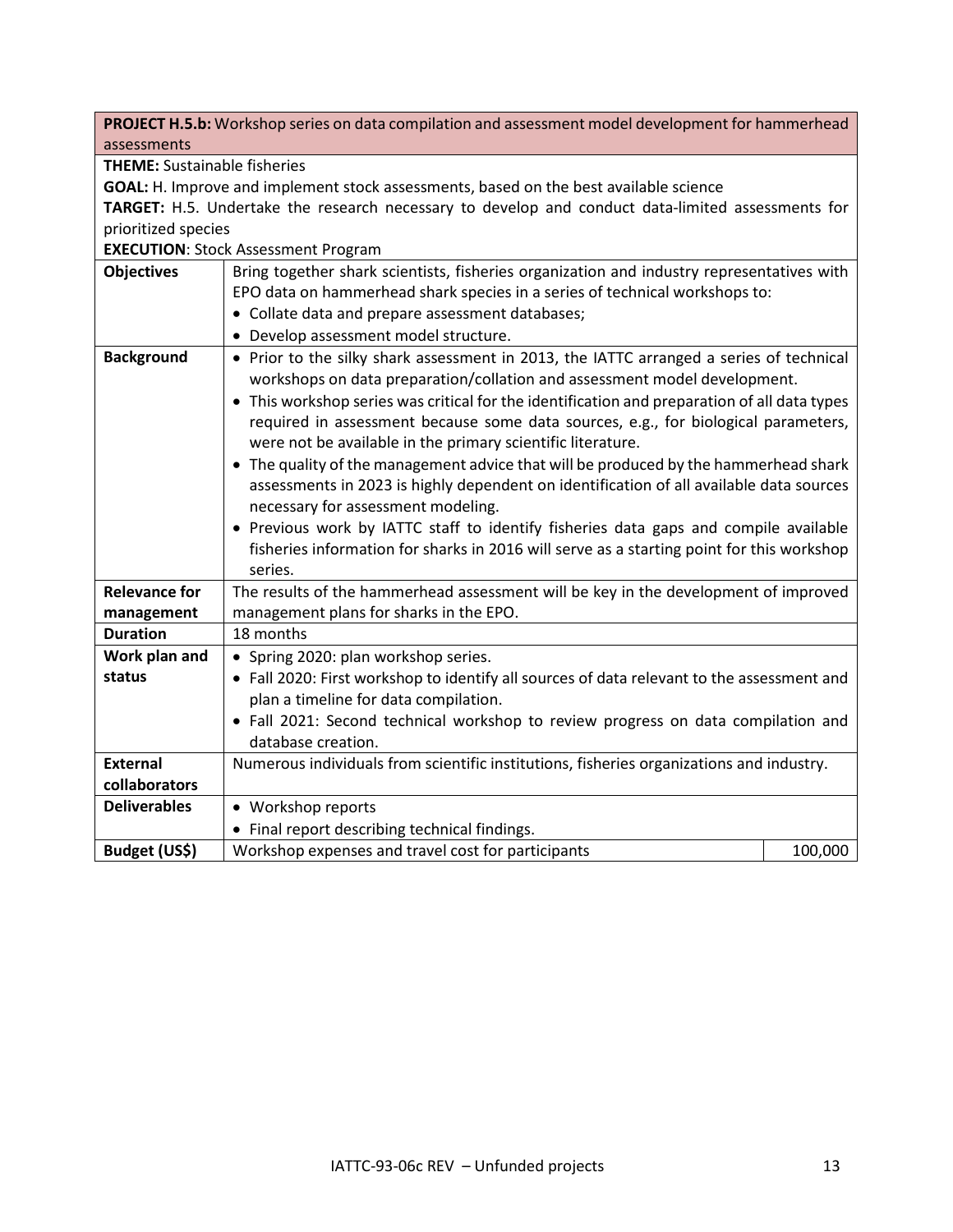|                      | PROJECT H.7.a: Pacific-wide bigeye tuna exploratory assessment                                       |        |  |  |  |
|----------------------|------------------------------------------------------------------------------------------------------|--------|--|--|--|
|                      | <b>THEME:</b> Sustainable fisheries                                                                  |        |  |  |  |
|                      | GOAL: H. Improve and implement stock assessments, based on the best available science                |        |  |  |  |
|                      | TARGET: H.7. Develop conventional stock assessments for data-rich prioritized species and species of |        |  |  |  |
| specific interest    |                                                                                                      |        |  |  |  |
|                      | <b>EXECUTION: Stock Assessment Program</b>                                                           |        |  |  |  |
| <b>Objectives</b>    | Conduct a Pacific-wide assessment for bigeye tuna                                                    |        |  |  |  |
| <b>Background</b>    | • There is substantial movement of bigeye between the EPO and WCPO                                   |        |  |  |  |
|                      | • Assessment and management of bigeye may be sensitive to the movement across                        |        |  |  |  |
|                      | the management boundary                                                                              |        |  |  |  |
|                      | • Development of a spatial stock assessment model for bigeye in the EPO will                         |        |  |  |  |
|                      | facilitate the development of a Pacific-wide assessment                                              |        |  |  |  |
|                      | • There have been several previous attempts to conduct a Pacific-wide assessment,                    |        |  |  |  |
|                      | but none has included a comprehensive analysis of the EPO component                                  |        |  |  |  |
|                      | • Previous assessments have indicated that the Pacific-wide assessment produces                      |        |  |  |  |
|                      | results similar to the EPO assessment                                                                |        |  |  |  |
| <b>Relevance for</b> | A Pacific-wide bigeye stock assessment is needed to determine whether                                |        |  |  |  |
| management           | management based on an EPO assessment is adequate.                                                   |        |  |  |  |
| <b>Duration</b>      | 2020-2021                                                                                            |        |  |  |  |
| Work plan            | • Conduct workshop in 2020 to obtain data and determine model configuration                          |        |  |  |  |
| and status           | • Conduct assessment                                                                                 |        |  |  |  |
|                      | • Report to SAC-12 in 2021                                                                           |        |  |  |  |
| <b>External</b>      | <b>SPC</b>                                                                                           |        |  |  |  |
| collaborators        |                                                                                                      |        |  |  |  |
| <b>Deliverables</b>  | Report to SAC-12 in 2021                                                                             |        |  |  |  |
| Budget (US\$)        | Workshop                                                                                             | 50,000 |  |  |  |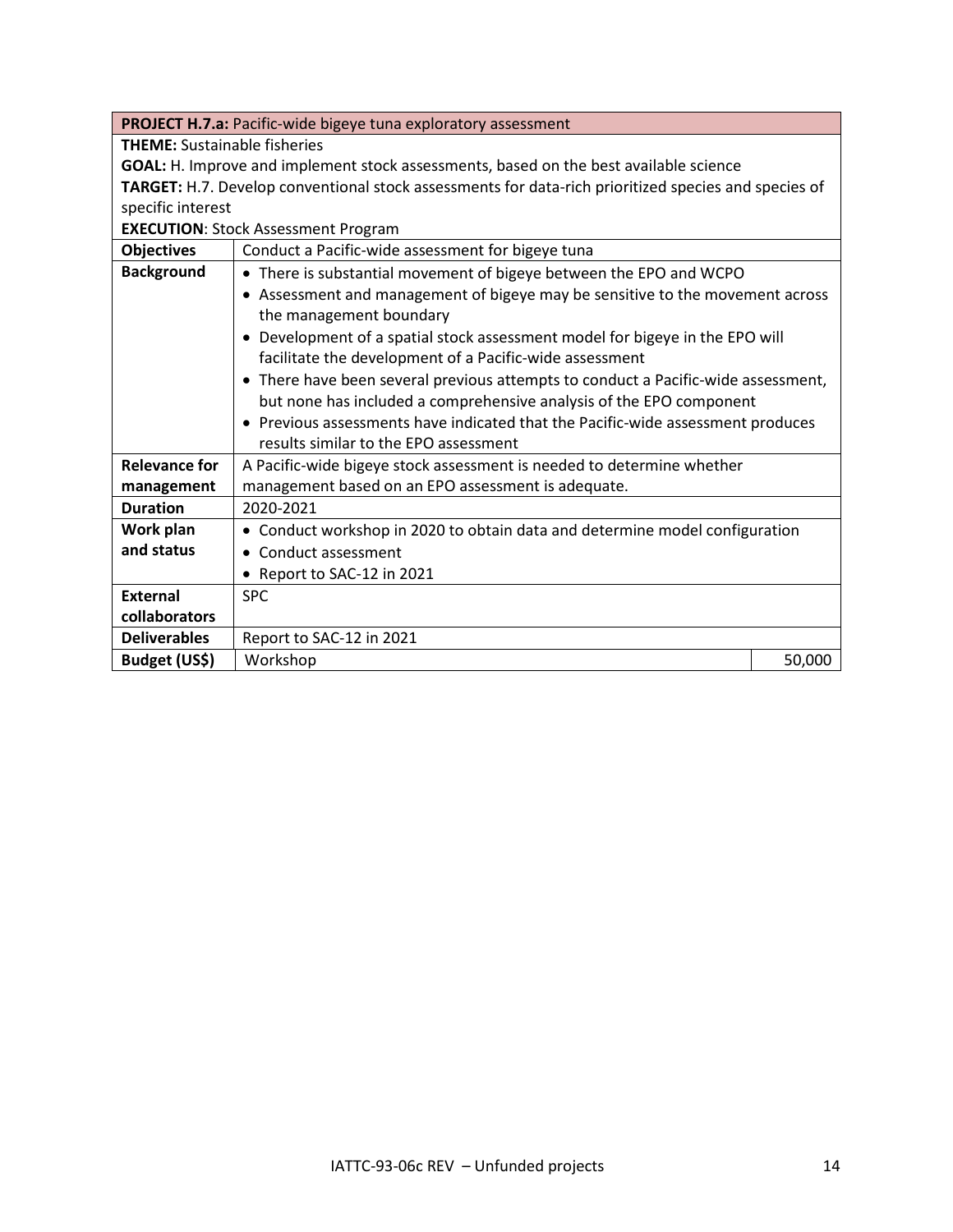|                                     | <b>PROJECT H.7.b:</b> South Pacific swordfish assessment                                                    |        |  |  |
|-------------------------------------|-------------------------------------------------------------------------------------------------------------|--------|--|--|
| <b>THEME:</b> Sustainable fisheries |                                                                                                             |        |  |  |
|                                     | <b>GOAL:</b> H. Improve and implement stock assessments, based on the best available science                |        |  |  |
|                                     | <b>TARGET:</b> H.7. Develop conventional stock assessments for data-rich prioritized species and species of |        |  |  |
| specific interest                   |                                                                                                             |        |  |  |
|                                     | <b>EXECUTION: Stock Assessment Program</b>                                                                  |        |  |  |
| <b>Objectives</b>                   | Conduct an assessment for South Pacific swordfish                                                           |        |  |  |
| <b>Background</b>                   | • The South Pacific swordfish stock has not been assessed since 2011.                                       |        |  |  |
|                                     | • The longline fishery has recently increased targeting of swordfish                                        |        |  |  |
|                                     | An updated assessment is needed to provide management advice                                                |        |  |  |
| <b>Relevance for</b>                | The stock assessment is needed to provide management advice                                                 |        |  |  |
| management                          |                                                                                                             |        |  |  |
| <b>Duration</b>                     | 2020                                                                                                        |        |  |  |
| Work plan and                       | • Obtain data                                                                                               |        |  |  |
| status                              | • Conduct assessment                                                                                        |        |  |  |
|                                     | • Report to SAC-12 in 2021                                                                                  |        |  |  |
| <b>External</b>                     |                                                                                                             |        |  |  |
| collaborators                       |                                                                                                             |        |  |  |
| <b>Deliverables</b>                 | Report to SAC-12 in 2021                                                                                    |        |  |  |
| Budget (US\$)                       | Workshop                                                                                                    | 50,000 |  |  |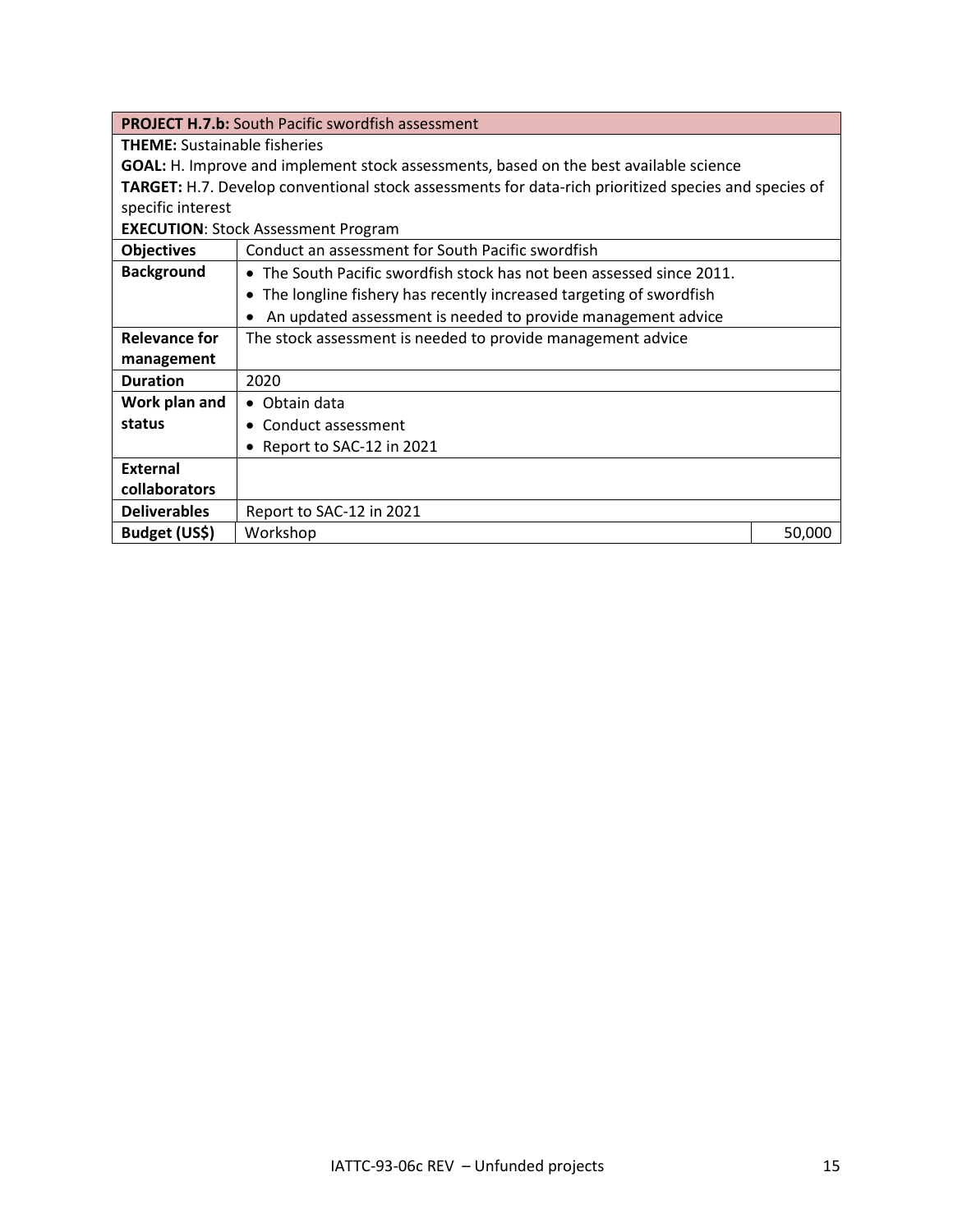|                                     | <b>PROJECT H.7.c:</b> South Pacific albacore stock assessment                                        |        |  |  |  |
|-------------------------------------|------------------------------------------------------------------------------------------------------|--------|--|--|--|
| <b>THEME:</b> Sustainable fisheries |                                                                                                      |        |  |  |  |
|                                     | GOAL: H. Improve and implement stock assessments, based on the best available science                |        |  |  |  |
|                                     | TARGET: H.7. Develop conventional stock assessments for data-rich prioritized species and species of |        |  |  |  |
| specific interest                   |                                                                                                      |        |  |  |  |
|                                     | <b>EXECUTION: Stock Assessment Program</b>                                                           |        |  |  |  |
| <b>Objectives</b>                   | Conduct a stock assessment of South Pacific albacore tuna                                            |        |  |  |  |
| <b>Background</b>                   | • The IATTC has not conducted a stock assessment of South Pacific albacore                           |        |  |  |  |
|                                     | • SPC has conducted assessments of South Pacific albacore                                            |        |  |  |  |
|                                     | • There has not been a comprehensive analysis of the EPO component of the stock                      |        |  |  |  |
|                                     | • Stock structure has been identified in several albacore stocks, indicating that                    |        |  |  |  |
|                                     | there is likely to be structure to the South Pacific albacore stock that needs                       |        |  |  |  |
|                                     | addressing in the assessment and management of this stock                                            |        |  |  |  |
|                                     | • There is increasing interest in the assessment and management of the EPO                           |        |  |  |  |
|                                     | component of this stock                                                                              |        |  |  |  |
| <b>Relevance for</b>                | A stock assessment is needed to manage the EPO component of the South Pacific                        |        |  |  |  |
| management                          | albacore stock                                                                                       |        |  |  |  |
| <b>Duration</b>                     | 2021-2022                                                                                            |        |  |  |  |
| Work plan and                       | • Conduct workshop in 2021 to obtain data and determine model configuration                          |        |  |  |  |
| status                              | • Conduct assessment                                                                                 |        |  |  |  |
|                                     | Report to SAC-13 in 2022                                                                             |        |  |  |  |
| <b>External</b>                     | <b>SPC</b>                                                                                           |        |  |  |  |
| collaborators                       |                                                                                                      |        |  |  |  |
| <b>Deliverables</b>                 | Report to SAC-13 in 2022                                                                             |        |  |  |  |
| Budget (US\$)                       | Workshop                                                                                             | 50,000 |  |  |  |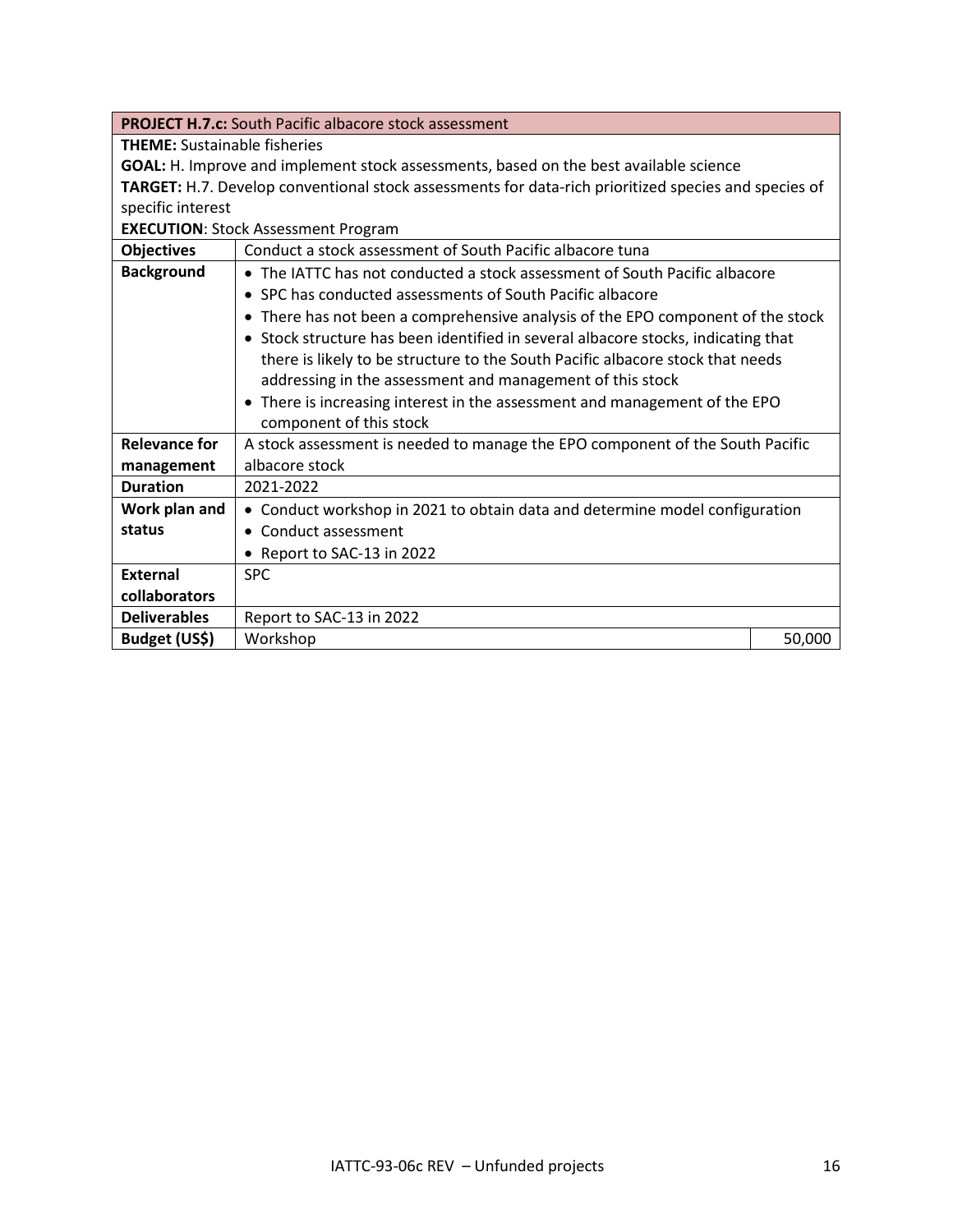|                                                                                                      | <b>PROJECT H.7.d:</b> Develop priors for shark stock-recruitment relationships                                                                                                                                                 |                                                 |  |  |
|------------------------------------------------------------------------------------------------------|--------------------------------------------------------------------------------------------------------------------------------------------------------------------------------------------------------------------------------|-------------------------------------------------|--|--|
| <b>THEME:</b> Sustainable fisheries                                                                  |                                                                                                                                                                                                                                |                                                 |  |  |
| GOAL: H. Improve and implement stock assessments, based on the best available science                |                                                                                                                                                                                                                                |                                                 |  |  |
| TARGET: H.7. Develop conventional stock assessments for data-rich prioritized species and species of |                                                                                                                                                                                                                                |                                                 |  |  |
| specific interest                                                                                    |                                                                                                                                                                                                                                |                                                 |  |  |
|                                                                                                      | <b>EXECUTION: Stock Assessment Program</b>                                                                                                                                                                                     |                                                 |  |  |
| <b>Objectives</b>                                                                                    | • Assemble the available information from theory and data about density                                                                                                                                                        |                                                 |  |  |
|                                                                                                      | dependence in the stock-recruitment relationship for low-fecundity species                                                                                                                                                     |                                                 |  |  |
|                                                                                                      | • Develop priors for shark stock-recruitment relationships                                                                                                                                                                     |                                                 |  |  |
| <b>Background</b>                                                                                    | • Sharks and a major conservation concern in the EPO and worldwide                                                                                                                                                             |                                                 |  |  |
|                                                                                                      | • Stock assessments have been developed for several species and are planned for                                                                                                                                                |                                                 |  |  |
|                                                                                                      | many more                                                                                                                                                                                                                      |                                                 |  |  |
|                                                                                                      | • The IATTC has conducted its own assessments and collaborates with assessments                                                                                                                                                |                                                 |  |  |
|                                                                                                      | conducted by the ISC                                                                                                                                                                                                           |                                                 |  |  |
|                                                                                                      | • One of the main uncertainties in shark stock assessments is the stock-recruitment                                                                                                                                            |                                                 |  |  |
|                                                                                                      | relationship                                                                                                                                                                                                                   |                                                 |  |  |
|                                                                                                      | • A stock-recruitment relationship that is based on density-dependent survival has                                                                                                                                             |                                                 |  |  |
|                                                                                                      | been developed for low-fecundity species and is applicable to sharks                                                                                                                                                           |                                                 |  |  |
|                                                                                                      | • The low-fecundity stock-recruitment relationship has been implemented in Stock                                                                                                                                               |                                                 |  |  |
|                                                                                                      | Synthesis, the program used for several shark stock assessments                                                                                                                                                                |                                                 |  |  |
|                                                                                                      | • The low-fecundity stock-recruitment relationship has one more parameter than                                                                                                                                                 |                                                 |  |  |
|                                                                                                      | the traditionally used stock-recruitment relationship and it is difficult to estimate                                                                                                                                          |                                                 |  |  |
|                                                                                                      | all three parameters in most, if not all, applications.                                                                                                                                                                        |                                                 |  |  |
|                                                                                                      | • Prior information on the stock-recruitment parameters is needed.                                                                                                                                                             |                                                 |  |  |
| <b>Relevance for</b>                                                                                 | • The stock-recruitment relationship is a main determinant of management                                                                                                                                                       |                                                 |  |  |
| management                                                                                           | reference points                                                                                                                                                                                                               |                                                 |  |  |
|                                                                                                      | • Better understanding of the stock-recruitment relationship will improve                                                                                                                                                      |                                                 |  |  |
|                                                                                                      | assessments and management of sharks                                                                                                                                                                                           |                                                 |  |  |
| <b>Duration</b>                                                                                      | 24 months, starting January 2019                                                                                                                                                                                               |                                                 |  |  |
| Work plan and                                                                                        | • Jan-June 2019: Assemble and review all relevant information on the theory of                                                                                                                                                 |                                                 |  |  |
| status                                                                                               | density-dependent recruitment for low-fecundity species                                                                                                                                                                        |                                                 |  |  |
|                                                                                                      | · July-Dec 2019: Assemble and review all relevant data on density-dependent                                                                                                                                                    |                                                 |  |  |
|                                                                                                      | recruitment for low-fecundity species                                                                                                                                                                                          |                                                 |  |  |
|                                                                                                      | • Jan-June 2020: Assemble and review all relevant information on the theory and                                                                                                                                                |                                                 |  |  |
|                                                                                                      | data of density-dependent recruitment in sharks                                                                                                                                                                                |                                                 |  |  |
|                                                                                                      | • July-Dec 2020: Assimilate all the information to determine priors for the low                                                                                                                                                |                                                 |  |  |
|                                                                                                      |                                                                                                                                                                                                                                |                                                 |  |  |
|                                                                                                      |                                                                                                                                                                                                                                |                                                 |  |  |
|                                                                                                      |                                                                                                                                                                                                                                |                                                 |  |  |
|                                                                                                      |                                                                                                                                                                                                                                |                                                 |  |  |
|                                                                                                      |                                                                                                                                                                                                                                |                                                 |  |  |
|                                                                                                      |                                                                                                                                                                                                                                |                                                 |  |  |
|                                                                                                      |                                                                                                                                                                                                                                |                                                 |  |  |
|                                                                                                      |                                                                                                                                                                                                                                |                                                 |  |  |
| <b>External</b><br>collaborators<br><b>Deliverables</b><br>Budget (US\$)                             | fecundity stock-recruitment relationship with respect to sharks.<br><b>ISC</b><br>Project report to SAC<br>Post-doctoral researcher, 2 years @ US\$104,000<br><b>Relocation costs</b><br>Travel<br>Computer equipment<br>Total | 208,000<br>5,000<br>10,000<br>10,000<br>233,000 |  |  |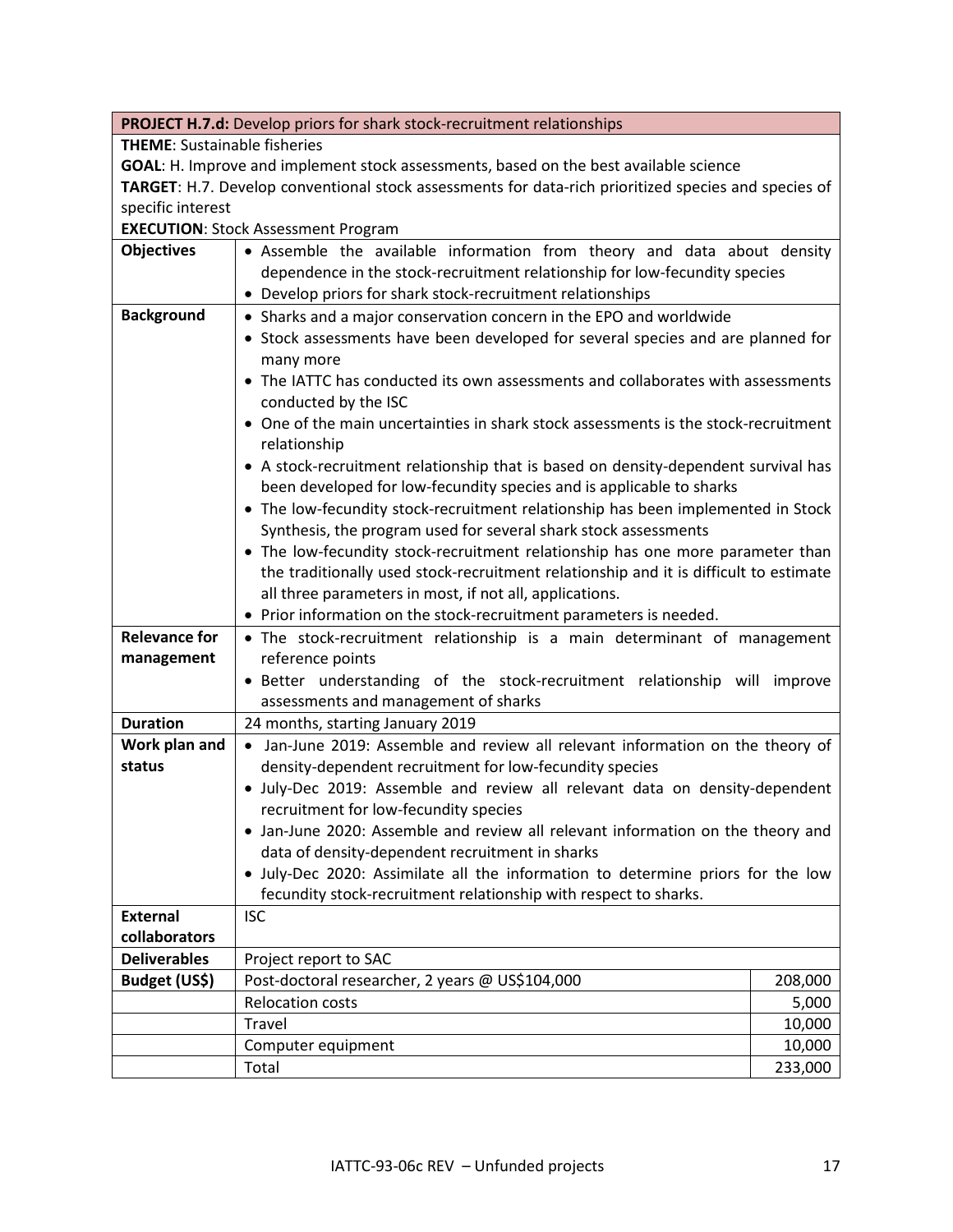| <b>PROJECT H.8.b:</b> Survey for dolphins in the eastern tropical Pacific Ocean (ETP) |                                                                                    |  |  |
|---------------------------------------------------------------------------------------|------------------------------------------------------------------------------------|--|--|
| <b>THEME:</b> Sustainable fisheries                                                   |                                                                                    |  |  |
| GOAL: H. Improve and implement stock assessments, based on the best available science |                                                                                    |  |  |
|                                                                                       | TARGET: H.8. Assess the status of dolphin stocks in the eastern tropical Pacific   |  |  |
|                                                                                       | <b>EXECUTION: Stock Assessment Program</b>                                         |  |  |
| <b>Objectives</b>                                                                     | Implement a ship-based line-transect survey for ETP dolphin species, both a trial  |  |  |
|                                                                                       | survey and a main survey, and produce new estimates of dolphin abundance and       |  |  |
|                                                                                       | updated abundance trends.                                                          |  |  |
| <b>Background</b>                                                                     | • Population dynamics modelling has been the preferred approach for evaluating     |  |  |
|                                                                                       | the stock status of ETP dolphins, and those models have relied on estimates of     |  |  |
|                                                                                       | abundance from fishery-independent surveys that were conducted by the US           |  |  |
|                                                                                       | National Marine Fisheries Service (NMFS).                                          |  |  |
|                                                                                       | • As a result of a hiatus in the NMFS surveys since 2006, there are currently no   |  |  |
|                                                                                       | reliable indicators with which to monitor the status of ETP dolphin populations.   |  |  |
|                                                                                       | • This lack of information poses obvious problems for management. For example,     |  |  |
|                                                                                       | the Antigua Convention requires that the status of all species potentially         |  |  |
|                                                                                       | impacted by the tuna fisheries in the EPO be monitored.                            |  |  |
|                                                                                       | • In addition, abundance estimates are needed to ensure that incidental dolphin    |  |  |
|                                                                                       | mortalities are both sustainable and insignificant because the AIDCP stock         |  |  |
|                                                                                       | mortality limits are based on estimates of abundance.                              |  |  |
|                                                                                       | • These needs provide impetus for a new ship-based line-transect survey to obtain  |  |  |
|                                                                                       | new estimates of absolute abundance so that population trends can be updated.      |  |  |
| <b>Relevance for</b>                                                                  | Improve the management of dolphin stocks in the ETP                                |  |  |
| management                                                                            |                                                                                    |  |  |
| Work plan and                                                                         | • September 2018 - April 2020: plan and conduct trial survey; analyze trial survey |  |  |
| status                                                                                | data; plan main survey.                                                            |  |  |
|                                                                                       | • May 2020 - November 2021: plan and conduct main survey; estimate abundance       |  |  |
|                                                                                       | and update populations trend estimates.                                            |  |  |
|                                                                                       | • Full project details are presented in Document MOP-37-02.                        |  |  |
| <b>Duration</b>                                                                       | 38 months (September 2018 - November 2021)                                         |  |  |
| <b>External</b>                                                                       | University of St Andrews, Scotland; HiDef/BioConsult; Ocean Associates; Vasile     |  |  |
| collaborators                                                                         | Tudoran Transport; Precision Aviation; other collaborators that will be determined |  |  |
| <b>Deliverables</b>                                                                   | once survey vessels are identified                                                 |  |  |
|                                                                                       | • Presentations for SAC-11, SAC-12, and SAC-13 (May 2020, 2021, 2022)              |  |  |
|                                                                                       | • Final report for December 2021                                                   |  |  |
| <b>Budget</b>                                                                         | See Document MOP-37-02                                                             |  |  |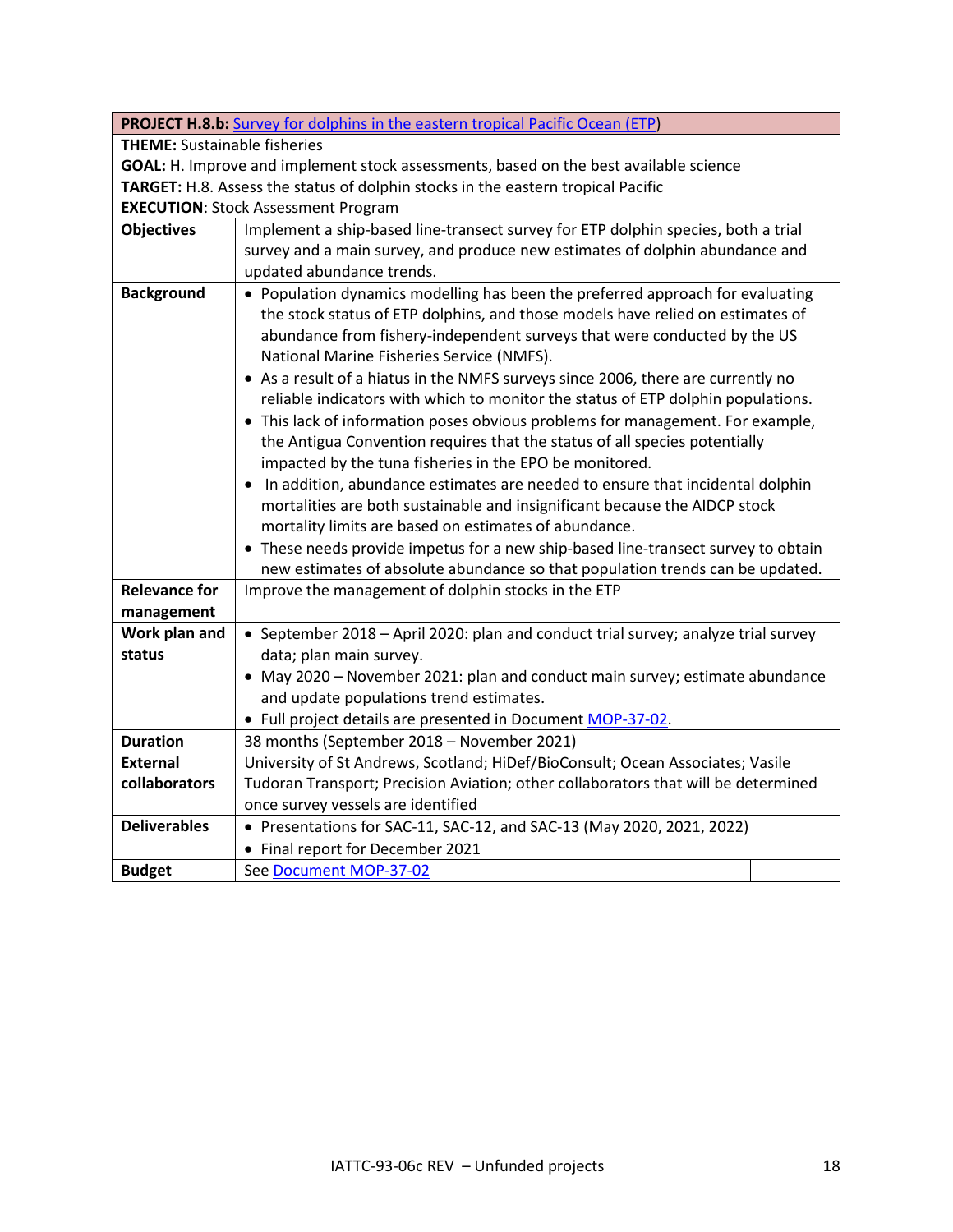<span id="page-18-0"></span>

| <b>ECOLOGICAL IMPACTS OF FISHERIES: ASSESSMENT AND MITIGATION</b><br>4.                          |                                                                                       |        |  |  |
|--------------------------------------------------------------------------------------------------|---------------------------------------------------------------------------------------|--------|--|--|
|                                                                                                  | PROJECT M.1.c: Test hookpods to reduce seabird and sea turtle bycatches in longlines  |        |  |  |
| THEME: Ecological impacts of fisheries: assessment and mitigation                                |                                                                                       |        |  |  |
| <b>GOAL:</b> M. Mitigate the ecological impacts of tuna fisheries                                |                                                                                       |        |  |  |
| TARGET: M.1. In collaboration with the industry, conduct scientific experiments to identify gear |                                                                                       |        |  |  |
| technology that will reduce bycatches and mortality of prioritized species                       |                                                                                       |        |  |  |
|                                                                                                  | <b>EXECUTION: Bycatch and IDCP Program</b>                                            |        |  |  |
| <b>Objectives</b>                                                                                | To reduce seabird and sea turtle bycatches in longline fisheries for tunas and other  |        |  |  |
|                                                                                                  | species covered by the Antigua Convention.                                            |        |  |  |
| <b>Background</b>                                                                                | • In some regions, endangered sea birds and sea turtles are caught in longlines       |        |  |  |
|                                                                                                  | when they try to steal the bait from the hooks being deployed by a longliner.         |        |  |  |
|                                                                                                  | • Hookpods are devices that cover the hooks, and open up only at a predetermined      |        |  |  |
|                                                                                                  | depth. They have been very successful at reducing seabird bycatches. By opening       |        |  |  |
|                                                                                                  | the pods at a depth of 20 m we may be also able to reduce sea turtle bycatches.       |        |  |  |
|                                                                                                  | • This research will enable to inform alternative recommendations for managing        |        |  |  |
|                                                                                                  | bycatches in longlines.                                                               |        |  |  |
| <b>Relevance for</b>                                                                             | If successful, the use of hookpods will significantly contribute in the mitigation of |        |  |  |
| management                                                                                       | incidental catches of birds and sea turtles in the longline fishery.                  |        |  |  |
| Work plan and                                                                                    | • August - October 2018: Identify longline vessels willing to cooperate in an         |        |  |  |
| status                                                                                           | experiment.                                                                           |        |  |  |
|                                                                                                  | • November 2018 - May 2019: In a pilot study, deploy hookpods following an            |        |  |  |
|                                                                                                  | alternating design in portions of the longlines to compare catch and bycatch          |        |  |  |
|                                                                                                  | rates.                                                                                |        |  |  |
|                                                                                                  | • June - August 2019: Perform statistical comparisons of catch and bycatch rates.     |        |  |  |
|                                                                                                  | • September - November 2019: Study the feasibility of their use by the fleets, and    |        |  |  |
|                                                                                                  | the impacts they may have on the fishing operations.                                  |        |  |  |
| <b>Duration</b>                                                                                  | 16 months                                                                             |        |  |  |
| External                                                                                         | Observer program implemented by TUNACONS collects the data                            |        |  |  |
| collaborators                                                                                    |                                                                                       |        |  |  |
| <b>Deliverables</b>                                                                              | • May 2019: documents for SAC-10                                                      |        |  |  |
|                                                                                                  | • November 2019: Project report.                                                      |        |  |  |
| Budget (US\$)                                                                                    | Hookpods: 1,500 @ US\$7                                                               | 10,500 |  |  |
|                                                                                                  | Data processing, statistical analysis                                                 | 20,000 |  |  |
|                                                                                                  | Travel, shipping                                                                      | 10,000 |  |  |
|                                                                                                  | Total                                                                                 | 40,500 |  |  |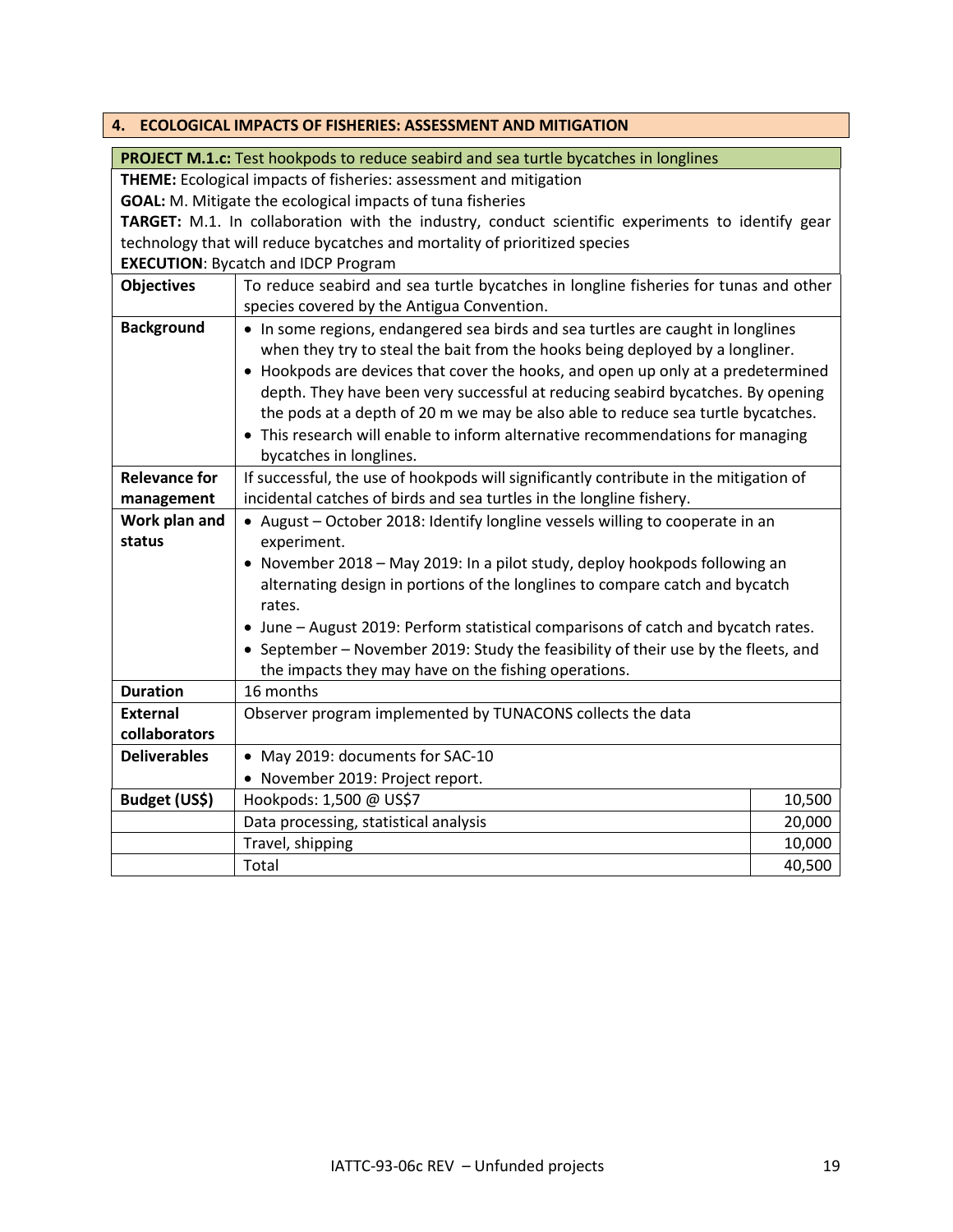|                                                                   | PROJECT M.3.a: Estimate bycatch and discard rates at FADs, by species, and identify "hot spots"                            |        |  |
|-------------------------------------------------------------------|----------------------------------------------------------------------------------------------------------------------------|--------|--|
| THEME: Ecological impacts of fisheries: assessment and mitigation |                                                                                                                            |        |  |
| <b>GOAL:</b> M. Mitigate the ecological impacts of tuna fisheries |                                                                                                                            |        |  |
|                                                                   | TARGET: M.3. Conduct spatiotemporal analyses to identify areas of high bycatch/catch ratios for                            |        |  |
|                                                                   | potential use in spatial management                                                                                        |        |  |
|                                                                   | <b>EXECUTION: Bycatch and IDCP Program</b>                                                                                 |        |  |
| <b>Objectives</b>                                                 | Sub-regional study on discard and bycatch rates and species composition at FADs<br>sets and identification of "hot spots". |        |  |
| <b>Rationale and</b>                                              | • Provides area-specific information on the potential impacts of FADs on bycatch                                           |        |  |
| <b>Relevance for</b>                                              | species.                                                                                                                   |        |  |
| management                                                        | • Provides a scientific basis for spatial management approaches.                                                           |        |  |
|                                                                   | • This research will enable the development of alternative recommendations for                                             |        |  |
|                                                                   | managing tropical tunas in the EPO and provide the Commission with additional                                              |        |  |
|                                                                   | tools when developing management measures.                                                                                 |        |  |
| Work plan and                                                     | • Study the spatial and temporal distribution of bycatch rates and bycatch to catch                                        |        |  |
| status                                                            | ratios.                                                                                                                    |        |  |
|                                                                   | • Statistical analysis to identify hotspots, and habitat use, of the different bycatch                                     |        |  |
|                                                                   | species and the spatial-temporal distribution of large densities of bycatch (catch                                         |        |  |
|                                                                   | rates). Identify data gaps for bycatch data collection and provide advice on                                               |        |  |
|                                                                   | potential areas of additional data collection to improve future analyses.                                                  |        |  |
| <b>Duration</b>                                                   | 6 months                                                                                                                   |        |  |
| Budget (US\$)                                                     | Full-time researcher (6 months)                                                                                            | 52,000 |  |
|                                                                   | Travel                                                                                                                     | 10,000 |  |
|                                                                   | Equipment (laptop, office supplies, etc.)                                                                                  | 3,000  |  |
|                                                                   | Total                                                                                                                      | 65,000 |  |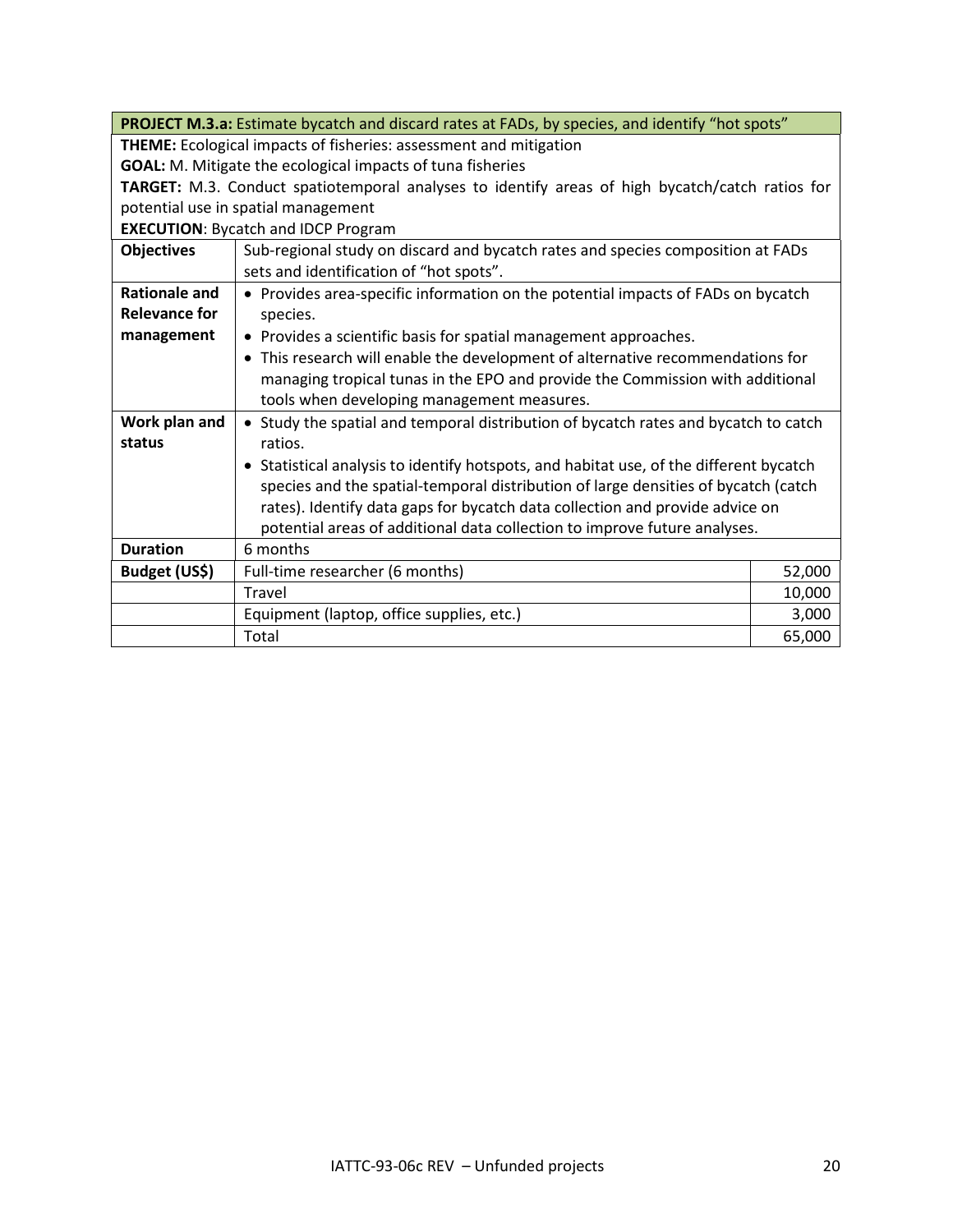| <b>PROJECT M.5.c:</b> Evaluate and reduce post-release mortality of Mobulid rays                   |                                                                                                                                  |         |  |
|----------------------------------------------------------------------------------------------------|----------------------------------------------------------------------------------------------------------------------------------|---------|--|
| THEME: Ecological impacts of fisheries: assessment and mitigation                                  |                                                                                                                                  |         |  |
| <b>GOAL:</b> M. Mitigate the ecological impacts of tuna fisheries                                  |                                                                                                                                  |         |  |
| TARGET: M.5. In collaboration with the industry, conduct experiments to develop best practices for |                                                                                                                                  |         |  |
| mitigating the impacts of fishing on habitats in the EPO                                           |                                                                                                                                  |         |  |
|                                                                                                    | <b>EXECUTION: Bycatch and IDCP Program</b>                                                                                       |         |  |
| <b>Objectives</b>                                                                                  | • Quantify post-release mortality of Mobulid rays and the factors influencing their                                              |         |  |
|                                                                                                    | survival.                                                                                                                        |         |  |
|                                                                                                    | • Reduce post-release mortality by creating science-based handling and release                                                   |         |  |
|                                                                                                    | guidelines.                                                                                                                      |         |  |
|                                                                                                    | • Improve species identification of Mobulid rays using genetic methods.                                                          |         |  |
| <b>Background</b>                                                                                  | • Mobulid populations are experiencing steep declines in many regions including                                                  |         |  |
|                                                                                                    | the tropical eastern Pacific, and bycatch is a significant threat.                                                               |         |  |
|                                                                                                    | • Post-release mortality of Mobulid rays in fisheries is currently considered 100%;                                              |         |  |
|                                                                                                    | available data from other regions suggest lower, species-specific mortality rates.                                               |         |  |
| <b>Relevance for</b>                                                                               |                                                                                                                                  |         |  |
| management<br><b>Duration</b>                                                                      | 36 months                                                                                                                        |         |  |
| Work plan and                                                                                      |                                                                                                                                  |         |  |
| status                                                                                             | • Train IATTC observers to deploy survivorship satellite tags and collect tissue                                                 |         |  |
|                                                                                                    | samples and relevant biological data from Mobulid rays.                                                                          |         |  |
|                                                                                                    | • Deploy survivorship tags and collect tissue samples.                                                                           |         |  |
|                                                                                                    | • Work with captains that are using cargo nets, stretchers, and ramps to quantify<br>mortality rates using these release methods |         |  |
|                                                                                                    | • Compare genetic identification to observer-reported species ID to evaluate                                                     |         |  |
|                                                                                                    | identification quality, misreporting rates for bycatch models, and training needs.                                               |         |  |
|                                                                                                    | • Quantify effects of handling and release methods, species, and environmental                                                   |         |  |
|                                                                                                    | covariates on Mobulid post-release mortality.                                                                                    |         |  |
|                                                                                                    | • Develop handling and release guidelines that can be disseminated to the fleets.                                                |         |  |
|                                                                                                    | • Use movement data generated by survivorship and archival tags to identify                                                      |         |  |
|                                                                                                    | Mobulid hotspots independent of fisheries data to assess spatial bycatch risk.                                                   |         |  |
| <b>External</b>                                                                                    | Univ. California Santa Cruz, Monterey Bay Aquarium, Scripps Institution of                                                       |         |  |
| collaborators                                                                                      | Oceanography                                                                                                                     |         |  |
| <b>Deliverables</b>                                                                                |                                                                                                                                  |         |  |
| Budget (US\$)                                                                                      | Survivorship satellite tags 100 @ US\$2,000                                                                                      | 200,000 |  |
| Anticipated                                                                                        | Archival satellite tags 50 @ US\$4,000                                                                                           | 200,000 |  |
| co-funding                                                                                         | Satellite fees                                                                                                                   | 5,000   |  |
| from:                                                                                              | Tagging kits 50 @ US\$50                                                                                                         | 2,500   |  |
| Monterey Bay                                                                                       | Observer tagging rewards 150 @ US\$100                                                                                           | 15,000  |  |
| Aquarium,                                                                                          | Miscellaneous tag costs (shipping, deployment tips, etc.)                                                                        | 7,000   |  |
| Save Our Seas                                                                                      | Travel for training workshops 2 @ US\$5,000                                                                                      | 10,000  |  |
| Foundation                                                                                         | Genetic sample processing 750 @ US\$30                                                                                           | 22,500  |  |
|                                                                                                    | Observer sampling rewards 750 @ US\$20                                                                                           | 15,000  |  |
|                                                                                                    | Sample shipping                                                                                                                  | 1,000   |  |
|                                                                                                    | Graduate student support, 2 yrs @ US\$15,000                                                                                     | 30,000  |  |
|                                                                                                    | Miscellaneous genetic costs (reagents, laboratory equipment, etc.)                                                               | 5,000   |  |
|                                                                                                    | Total                                                                                                                            | 513,000 |  |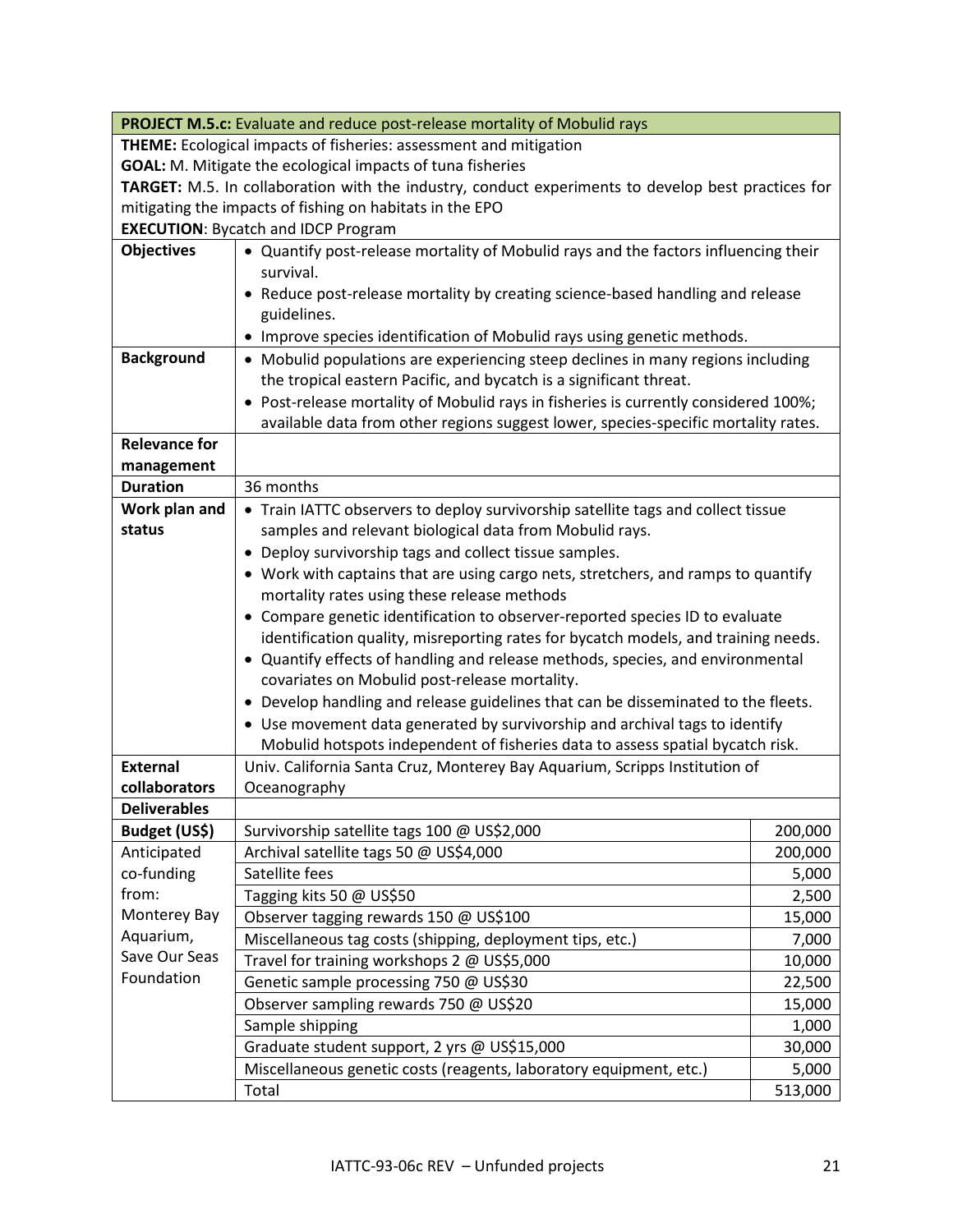<span id="page-21-0"></span>

|                                                                                                  | 5. INTERACTIONS AMONG THE ENVIRONMENT, THE ECOSYSTEM, AND FISHERIES                             |         |  |  |
|--------------------------------------------------------------------------------------------------|-------------------------------------------------------------------------------------------------|---------|--|--|
| PROJECT O.1.a: Develop a fishery-dependent ecological sampling program for EPO tuna fisheries    |                                                                                                 |         |  |  |
| THEME: Interactions among the environment, the ecosystem. and fisheries                          |                                                                                                 |         |  |  |
| GOAL: O. Improve our understanding of the interactions among environmental drivers, climate, and |                                                                                                 |         |  |  |
| fisheries                                                                                        |                                                                                                 |         |  |  |
|                                                                                                  | TARGET: 0.1. Conduct trophodynamic studies for defining key assumptions in EPO ecosystem models |         |  |  |
|                                                                                                  | <b>EXECUTION: Biology and Ecosystem Program</b>                                                 |         |  |  |
| <b>Objectives</b>                                                                                | • Develop a comprehensive ecological monitoring program for species impacted by                 |         |  |  |
|                                                                                                  | EPO fisheries to improve our understanding of the potential ecological effects of               |         |  |  |
|                                                                                                  | fishing and climate change.                                                                     |         |  |  |
|                                                                                                  | • Use collected data to develop ecological indices and parameterize ecological risk             |         |  |  |
|                                                                                                  | assessment and ecosystem models for supporting ecosystem-based fisheries                        |         |  |  |
|                                                                                                  | management.                                                                                     |         |  |  |
| <b>Background</b>                                                                                | Studies on trophic ecology, using stomach contents, stable isotopes and fatty acids,            |         |  |  |
|                                                                                                  | are essential for parameterizing ecosystem models and for developing ecological                 |         |  |  |
|                                                                                                  | indices to assess the ecological impacts of fishing. Mid-trophic forage species for             |         |  |  |
|                                                                                                  | example form critical trophic linkages from the bottom to the top of the food web,              |         |  |  |
|                                                                                                  | but are poorly understood, therefore limiting overall efficacy of forecasting changes           |         |  |  |
|                                                                                                  | in ecosystem structure under fishing and/or climate change scenarios.                           |         |  |  |
| <b>Relevance for</b>                                                                             | Accurate depictions of trophic connections are the foundation of ecosystem models               |         |  |  |
| management                                                                                       | that represent and quantify the complexity of ecological interactions among species             |         |  |  |
|                                                                                                  | or functional groups. Improving our understanding of the trophodynamics of the                  |         |  |  |
|                                                                                                  | pelagic EPO by undertaking comprehensive trophic ecology studies for populating                 |         |  |  |
|                                                                                                  | ecosystem models provides an important step towards evaluating ecological                       |         |  |  |
|                                                                                                  | sustainability under the Antigua Convention.                                                    |         |  |  |
| <b>Duration</b>                                                                                  | 5+ years                                                                                        |         |  |  |
| Work plan and                                                                                    | • Late 2018: identify species and tasks, develop proposal                                       |         |  |  |
| status                                                                                           | • 2019: develop external collaborations for collecting and analysing samples (share             |         |  |  |
|                                                                                                  | research proposal), research logistics (e.g. cost, storage, supplies, etc.), and                |         |  |  |
|                                                                                                  | design sampling protocol                                                                        |         |  |  |
|                                                                                                  | • 2020: implement sampling protocol; develop database to house sampling                         |         |  |  |
|                                                                                                  | information; begin stomach contents identification                                              |         |  |  |
|                                                                                                  | 2021-2022: continue sampling, analysis, and database development                                |         |  |  |
| <b>External</b>                                                                                  | CPCs, fishers, universities, government agencies, etc.                                          |         |  |  |
| collaborators                                                                                    |                                                                                                 |         |  |  |
| <b>Deliverables</b>                                                                              | • Development of an ecological sampling program and a                                           |         |  |  |
|                                                                                                  | Comprehensive biological database                                                               |         |  |  |
| Budget (US\$)                                                                                    | Total                                                                                           | 250,000 |  |  |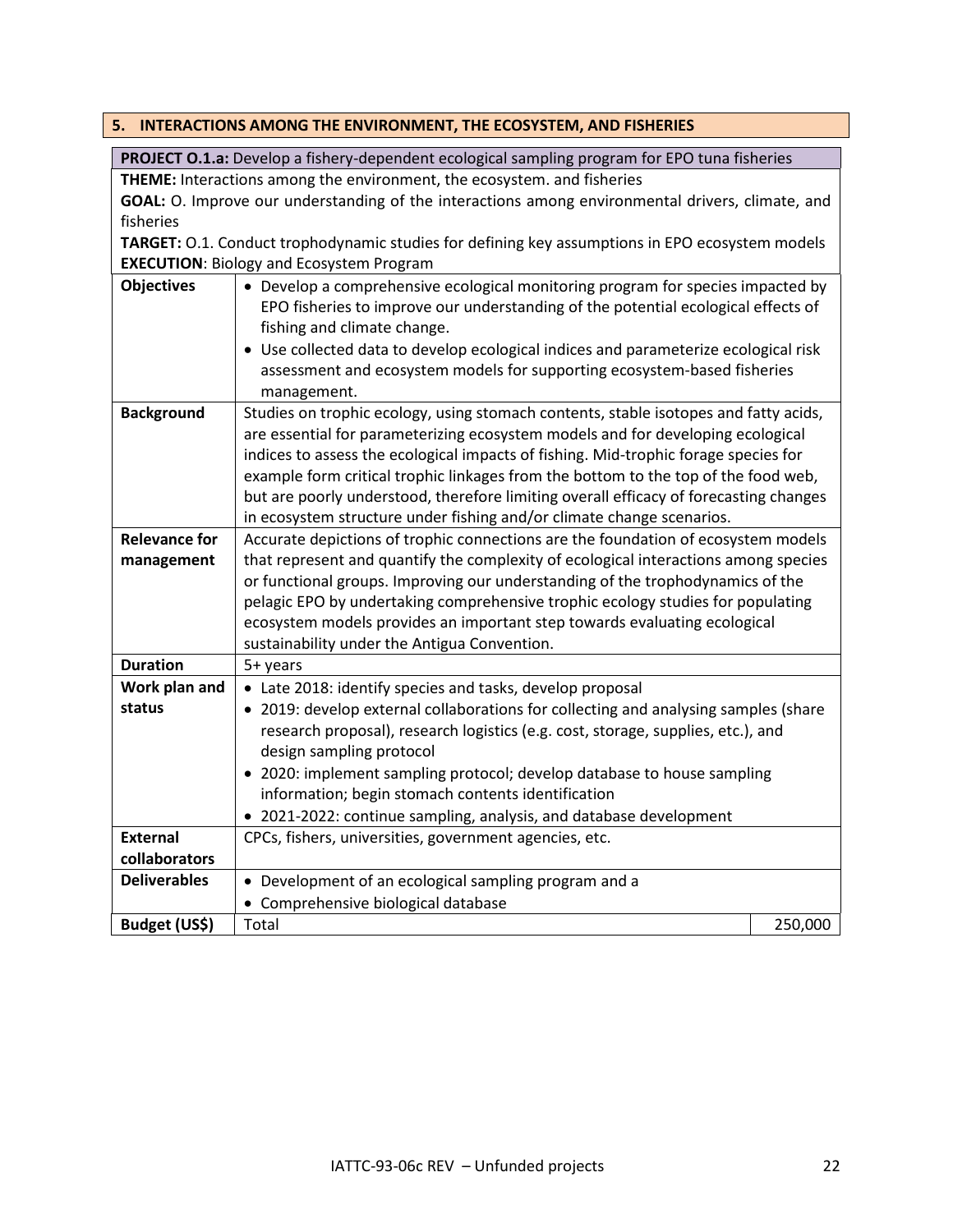**PROJECT O.2.c:** Investigate the effects of pollutants on pre-recruit survival of yellowfin tuna

**THEME:** Interactions among the environment, the ecosystem. and fisheries

**GOAL:** O. Improve our understanding of the interactions among environmental drivers, climate, and fisheries

**TARGET:** O.2. Improve analytical ecological tools to evaluate anthropogenic and climate impacts on the EPO ecosystem

**EXECUTION**: Biology and Ecosystem Program

| <b>Objectives</b>    | Describe and estimate the levels of common pollutants occurring in early life stages                                                                                                                                                                                                                                                                                                                                                                                                                                                                                                                                                                                                                                                                                   |        |  |
|----------------------|------------------------------------------------------------------------------------------------------------------------------------------------------------------------------------------------------------------------------------------------------------------------------------------------------------------------------------------------------------------------------------------------------------------------------------------------------------------------------------------------------------------------------------------------------------------------------------------------------------------------------------------------------------------------------------------------------------------------------------------------------------------------|--------|--|
|                      | of yellowfin tuna, and address the question of whether pollutant loads are                                                                                                                                                                                                                                                                                                                                                                                                                                                                                                                                                                                                                                                                                             |        |  |
|                      | transferred between yellowfin adults and progeny                                                                                                                                                                                                                                                                                                                                                                                                                                                                                                                                                                                                                                                                                                                       |        |  |
| <b>Background</b>    | • Investigations of pollutant levels in tropical tunas have focused mostly on<br>mercury levels, and the few studies of other common pollutants in tunas have<br>focused on the effects of pollutants on human health after consumption of tuna<br>• There is a lack of information on the levels of common persistent organic<br>pollutants, such as pesticides and PCB's, occurring in tropical tunas and whether<br>those pollutant loads are transferred to eggs, larvae and early-juveniles and are<br>prevalent enough to influence mortality<br>• The Achotines Laboratory provides a center for investigations of pollutant levels<br>occurring in tropical yellowfin tuna and estimates of pollutant loads in eggs,<br>larvae, early-juveniles and adult fish |        |  |
| <b>Relevance for</b> | The ability to estimate the levels of common pollutants in early life stages of tropical                                                                                                                                                                                                                                                                                                                                                                                                                                                                                                                                                                                                                                                                               |        |  |
| management           | tunas provides key information on potentially lethal or sub-lethal effects of pollution                                                                                                                                                                                                                                                                                                                                                                                                                                                                                                                                                                                                                                                                                |        |  |
|                      | on tuna populations, and these investigations are expandable to examine potential                                                                                                                                                                                                                                                                                                                                                                                                                                                                                                                                                                                                                                                                                      |        |  |
|                      | regional differences in pollution effects on tuna populations                                                                                                                                                                                                                                                                                                                                                                                                                                                                                                                                                                                                                                                                                                          |        |  |
| <b>Duration</b>      | 21 months                                                                                                                                                                                                                                                                                                                                                                                                                                                                                                                                                                                                                                                                                                                                                              |        |  |
| Work plan and        | • There is no work plan currently in place for this project                                                                                                                                                                                                                                                                                                                                                                                                                                                                                                                                                                                                                                                                                                            |        |  |
| status               | • April 2018-September 2018: Planning discussions will continue to develop a                                                                                                                                                                                                                                                                                                                                                                                                                                                                                                                                                                                                                                                                                           |        |  |
|                      | research plan for the project                                                                                                                                                                                                                                                                                                                                                                                                                                                                                                                                                                                                                                                                                                                                          |        |  |
|                      | • October 2018-December 2019: Sampling can be conducted at the Achotines                                                                                                                                                                                                                                                                                                                                                                                                                                                                                                                                                                                                                                                                                               |        |  |
|                      | Laboratory, samples analysed at Scripps Institution of Oceanography, and a<br>manuscript completed                                                                                                                                                                                                                                                                                                                                                                                                                                                                                                                                                                                                                                                                     |        |  |
| <b>External</b>      | Scripps Institution of Oceanography                                                                                                                                                                                                                                                                                                                                                                                                                                                                                                                                                                                                                                                                                                                                    |        |  |
| collaborators        |                                                                                                                                                                                                                                                                                                                                                                                                                                                                                                                                                                                                                                                                                                                                                                        |        |  |
| <b>Deliverables</b>  | • Presentations for SAC-09, SAC-10 and SAC-11                                                                                                                                                                                                                                                                                                                                                                                                                                                                                                                                                                                                                                                                                                                          |        |  |
|                      | • Publication of results in a scientific journal                                                                                                                                                                                                                                                                                                                                                                                                                                                                                                                                                                                                                                                                                                                       |        |  |
| Budget (US\$)        | Total                                                                                                                                                                                                                                                                                                                                                                                                                                                                                                                                                                                                                                                                                                                                                                  | 75,000 |  |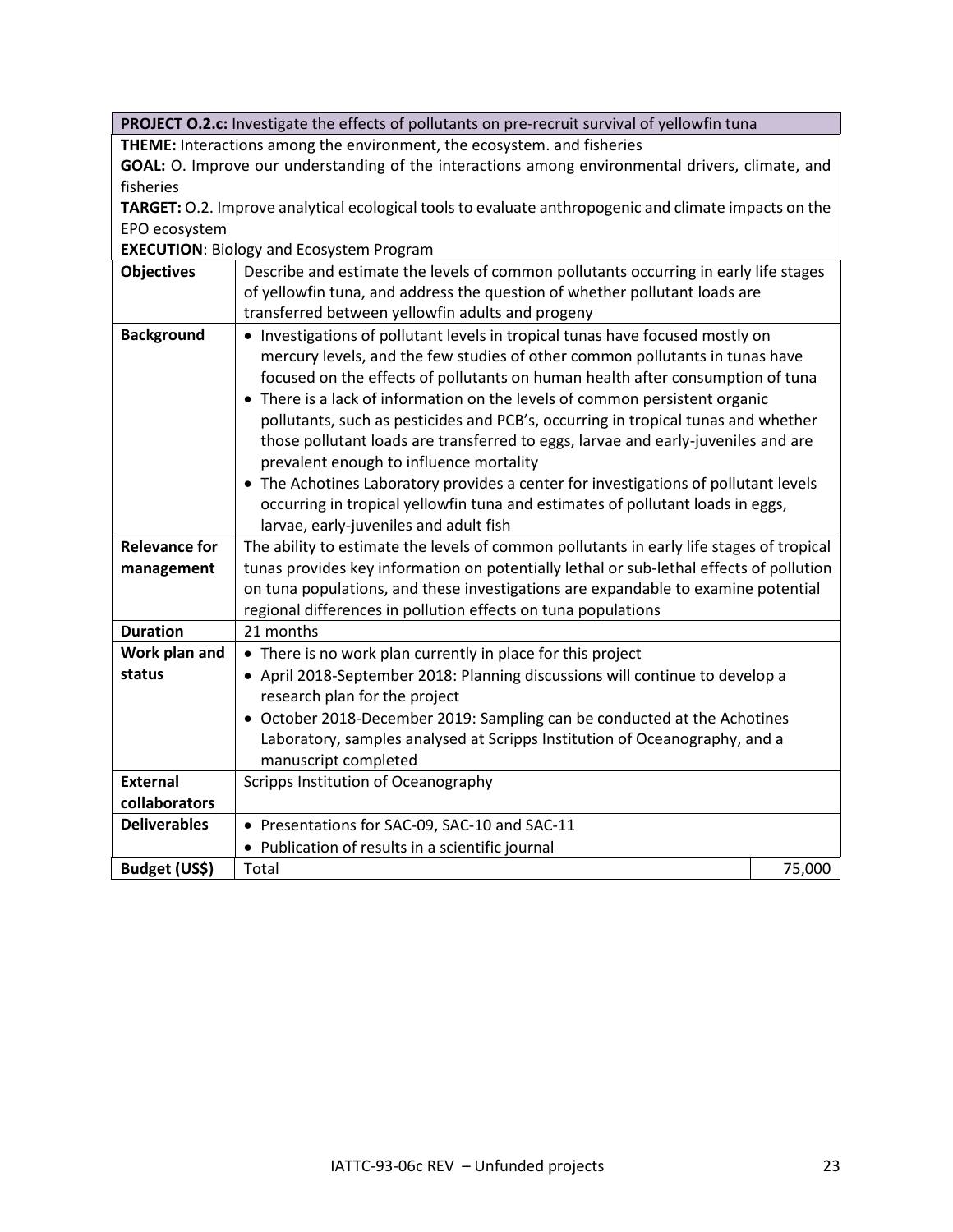<span id="page-23-0"></span>

|                      | 6. KNOWLEDGE TRANSFER AND CAPACITY BUILDING                                                         |
|----------------------|-----------------------------------------------------------------------------------------------------|
|                      | PROJECT R.1.b: Technical development, communication and evaluation of management strategies         |
|                      | (MSEs) for tropical tuna fisheries in the EPO involving managers, scientists and other stakeholders |
|                      | <b>THEME:</b> Knowledge transfer and capacity building                                              |
|                      | <b>GOAL:</b> R. Improve communication of scientific advice                                          |
|                      | TARGET: R.1. Improve communication of the staff's scientific work to CPCs                           |
|                      | <b>EXECUTION: Stock Assessment Program</b>                                                          |
| <b>Objectives</b>    | • Continue support of IATTC staff on technical development of MSE for tropical<br>tunas.            |
|                      | • Provide training and enhance dialogue / communication among scientists,                           |
|                      | managers and other stakeholders regarding the MSE process for tropical tunas                        |
|                      | through the facilitation of a series of workshops.                                                  |
|                      | • Elicit candidate reference points, harvest control rules, and performance                         |
|                      | measures from stakeholders to be tested in addition to the interim ones.                            |
|                      |                                                                                                     |
| <b>Background</b>    | • The IATTC Performance Review, the Strategic Science Plan, and the SAC all                         |
|                      | recommended improving knowledge sharing, human-institutional capacity                               |
|                      | building and communication of scientific advice.                                                    |
|                      | • MSE is a major objective of the IATTC and other organizations. Part of the MSE                    |
|                      | process is highly technical and done by scientists. Another part, such as defining                  |
|                      | objectives, performance metrics and candidate management strategies, requires                       |
|                      | input and participation of managers and other stakeholders. Those two parts                         |
|                      | evolve in synergy.                                                                                  |
|                      | • Stakeholder participation throughout the MSE process is central to its success and                |
|                      | will be facilitated by the understanding of the MSE process, its components and                     |
|                      | by strengthening the communication among scientists, managers and other                             |
|                      | stakeholders.                                                                                       |
|                      | • Initial workshops on MSE where held in 2015 and 2018 but were restricted to                       |
|                      | Latin-American developing countries and focus on understanding of the process.                      |
|                      | • Currently no dedicated channels of communication about MSE within the IATTC.                      |
| <b>Relevance for</b> | • Key elements of IATTC's current management strategy, such as its control rule and                 |
| management           | reference points, along with alternatives, are currently being evaluated via MSE.                   |
|                      | • The technical support will allow for better model development and directly                        |
|                      | influence the relevance of the MSE results.                                                         |
|                      | • Workshops will improve scientists, managers and other stakeholder                                 |
|                      | communication.                                                                                      |
|                      | • The current proposal will advance a comprehensive MSE process for tropical tunas                  |
|                      | to assess the performance of interim Harvest Control Rule (HCR) and alternatives.                   |
|                      | . Results will facilitate adopting a permanent HCR for tropical tunas as per Res. C-                |
|                      | 16-02                                                                                               |
| <b>Duration</b>      | 18 months (from second half of 2019 through 2020).                                                  |
| Work plan and        | • Continue support of IATTC Staff on technical development of an MSE for bigeye.                    |
| status               | • Development/tailoring of MSE Workshop materials and online resources to EPO                       |
|                      | tropical tuna fisheries including presentations and hands-on working sessions.                      |
|                      | • Conduct two Workshops in 2019 (Asia in English, Latin America in Spanish) with                    |
|                      | managers and other stakeholders aiming to improve understanding of the MSE                          |
|                      |                                                                                                     |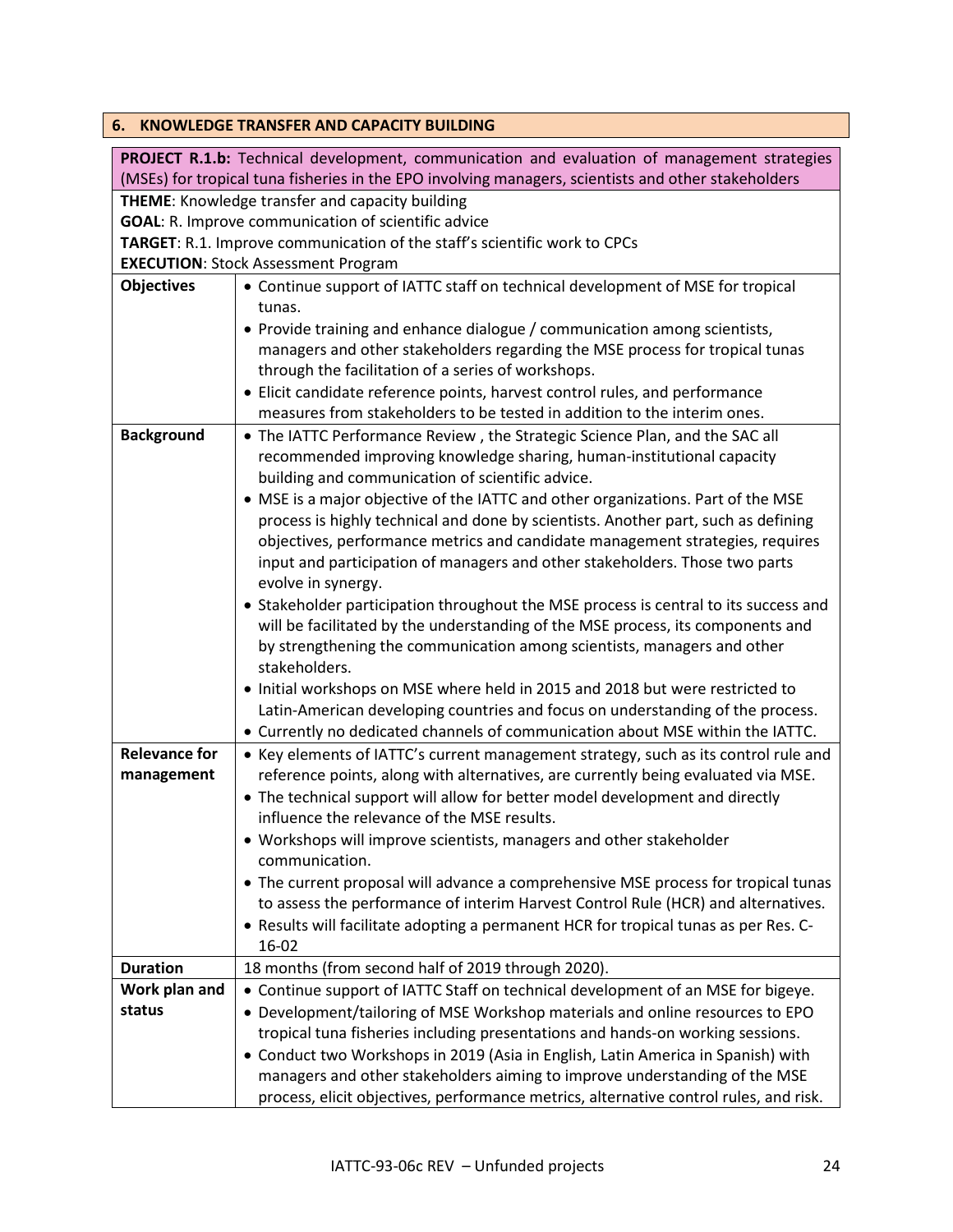|                     | • Conduct two 2020 Workshops with managers and other stakeholders to show<br>initial results and gather feedback, plus a technical Workshop |      |         |
|---------------------|---------------------------------------------------------------------------------------------------------------------------------------------|------|---------|
| <b>External</b>     | External contractor, other external tuna and communication experts                                                                          |      |         |
| collaborators       |                                                                                                                                             |      |         |
| <b>Deliverables</b> | • Reporting to SAC of MSE development, progress, and preliminary results.                                                                   |      |         |
|                     | • Series of Workshops, Workshop reports and associated training and online<br>materials.                                                    |      |         |
| Budget (US\$)       | Full-time researcher                                                                                                                        |      | 198,000 |
|                     | Workshops: Travel & lodging for staff and contractor only;                                                                                  | 2019 | 40,000  |
|                     | excludes venue and participant costs.                                                                                                       | 2020 | 60,000  |
|                     | <b>Total</b>                                                                                                                                |      | 298,000 |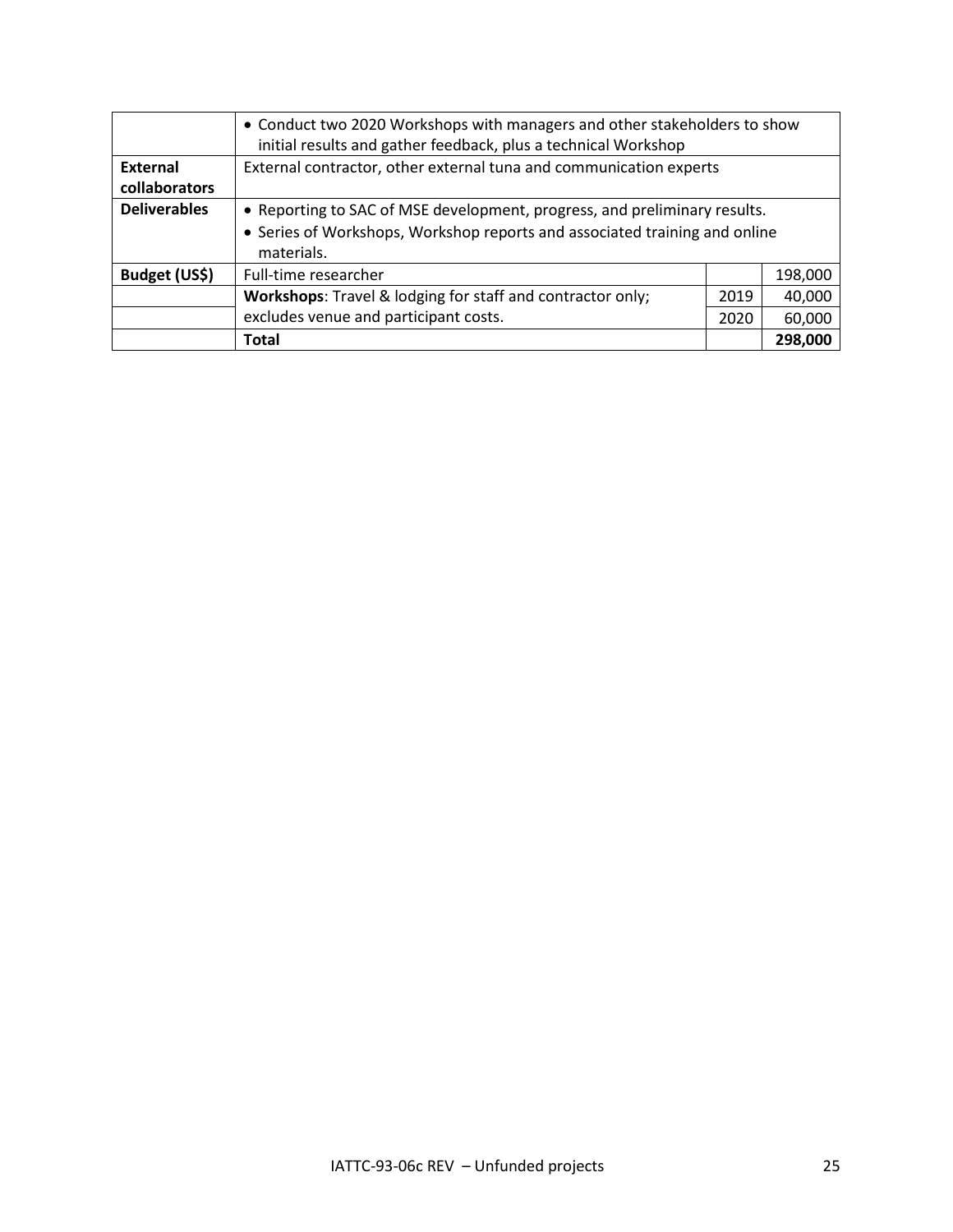## <span id="page-25-0"></span>**7. SCIENTIFIC EXCELLENCE**

|                                                                      | <b>PROJECT T.1.a:</b> External review of bigeye tuna assessment                   |        |  |  |
|----------------------------------------------------------------------|-----------------------------------------------------------------------------------|--------|--|--|
| <b>THEME: Scientific Excellence</b>                                  |                                                                                   |        |  |  |
| <b>GOAL:</b> T. Implement external reviews of the staff's research   |                                                                                   |        |  |  |
| <b>TARGET:</b> T.1. Facilitate external reviews of stock assessments |                                                                                   |        |  |  |
| <b>EXECUTION: Stock Assessment Program</b>                           |                                                                                   |        |  |  |
| <b>Objectives</b>                                                    | • Review the assessment model used for bigeye tuna                                |        |  |  |
|                                                                      | • Improve the assumptions made in the assessment                                  |        |  |  |
| <b>Background</b>                                                    | • The bigeye tuna stock assessment was last independently reviewed in 2010        |        |  |  |
|                                                                      | • Several issues have been identified in the stock assessment                     |        |  |  |
|                                                                      | • The CAPAM workshop series has identified several modelling good practices that  |        |  |  |
|                                                                      | should be incorporated into the bigeye tuna assessment                            |        |  |  |
|                                                                      | Major improvements to the stock assessment are underway, including modelling      |        |  |  |
|                                                                      | of spatial structure                                                              |        |  |  |
|                                                                      | • Review of the assessment is important to get external input into improving the  |        |  |  |
|                                                                      | assessment                                                                        |        |  |  |
| <b>Relevance for</b>                                                 | • The results of the bigeye assessment are used for management advice             |        |  |  |
| management                                                           | • Improvements in the stock assessment will improve the management advice         |        |  |  |
| <b>Duration</b>                                                      | The project will extend over 2019, but the workshop will be a single week in Fall |        |  |  |
| Work plan and                                                        | • Early 2019 identify review panel                                                |        |  |  |
| status                                                               | • Mid 2019 prepare documents describing major developments in the model           |        |  |  |
|                                                                      | • Fall 2019 Hold workshop                                                         |        |  |  |
|                                                                      | • Fall 2019 Write workshop report                                                 |        |  |  |
| <b>External</b>                                                      | Independent reviewers                                                             |        |  |  |
| collaborators                                                        |                                                                                   |        |  |  |
| <b>Deliverables</b>                                                  | Workshop report                                                                   |        |  |  |
| Budget (US\$)                                                        | Workshop expenses and invited participant travel costs                            | 50,000 |  |  |
|                                                                      | Honorariums for 4 invited experts @ US\$10,000                                    | 40,000 |  |  |
|                                                                      | Total                                                                             | 90,000 |  |  |